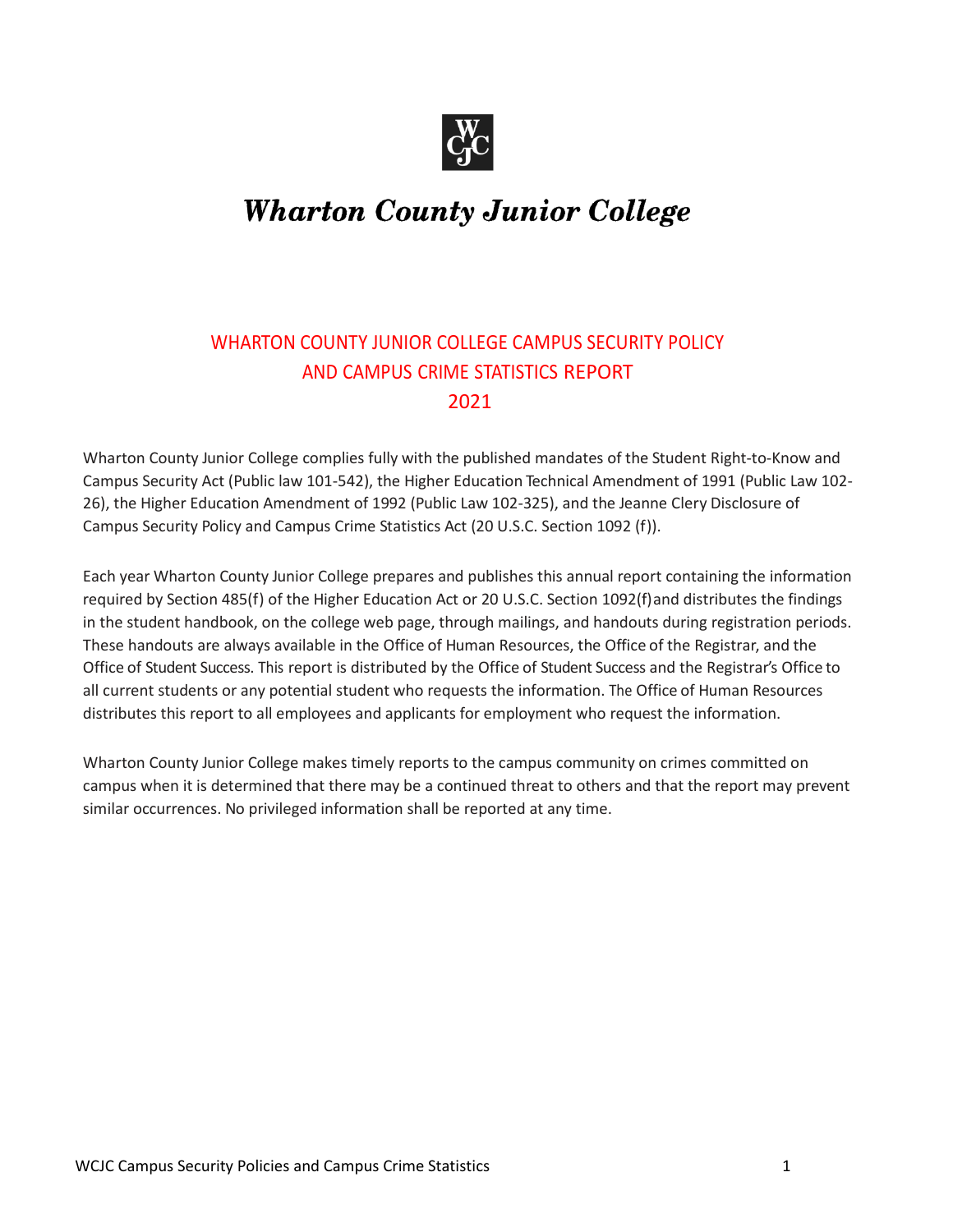### TABLE OF CONTENTS

#### Page

- Procedures and Facilities for Reporting Crime and Emergencies
- College Response Procedures to Report of Crime and Emergencies
- Campus Security Policies
- Policies Concerning Security and Access to Campus Facilities and Maintenance of Campus Facilities
- Policies Concerning Campus Law Enforcement
- Policies which encourage accurate and Prompt Reporting of all Crimes to the Campus Police and Appropriate Police Agencies
- Informational Programs Available
- Crime Prevention Programs
- Alcohol and Drug Policy
- Drug and Alcohol Abuse Education Programs
- Firearms on Campus
- Sexual Assault Policy
- Sexual Assault Programs Aimed at Prevention of Sex Offenses
- Procedures to follow if a Sex Offense Occurs
- Procedures for On-Campus Disciplinary Action in Cases of Sexual Assault
- Sanctions
- Title IX Coordinator for Students
- Additional Information
- Counseling and Other Services Available to Victims of Sexual Assault
- Annual Disclosure of Crime Statistics Disclosure Statement
- WCJC Main Campus Statistics for Clery Reportable Crimes
- WCJC Richmond Campus Statistics for Clery Reportable Crimes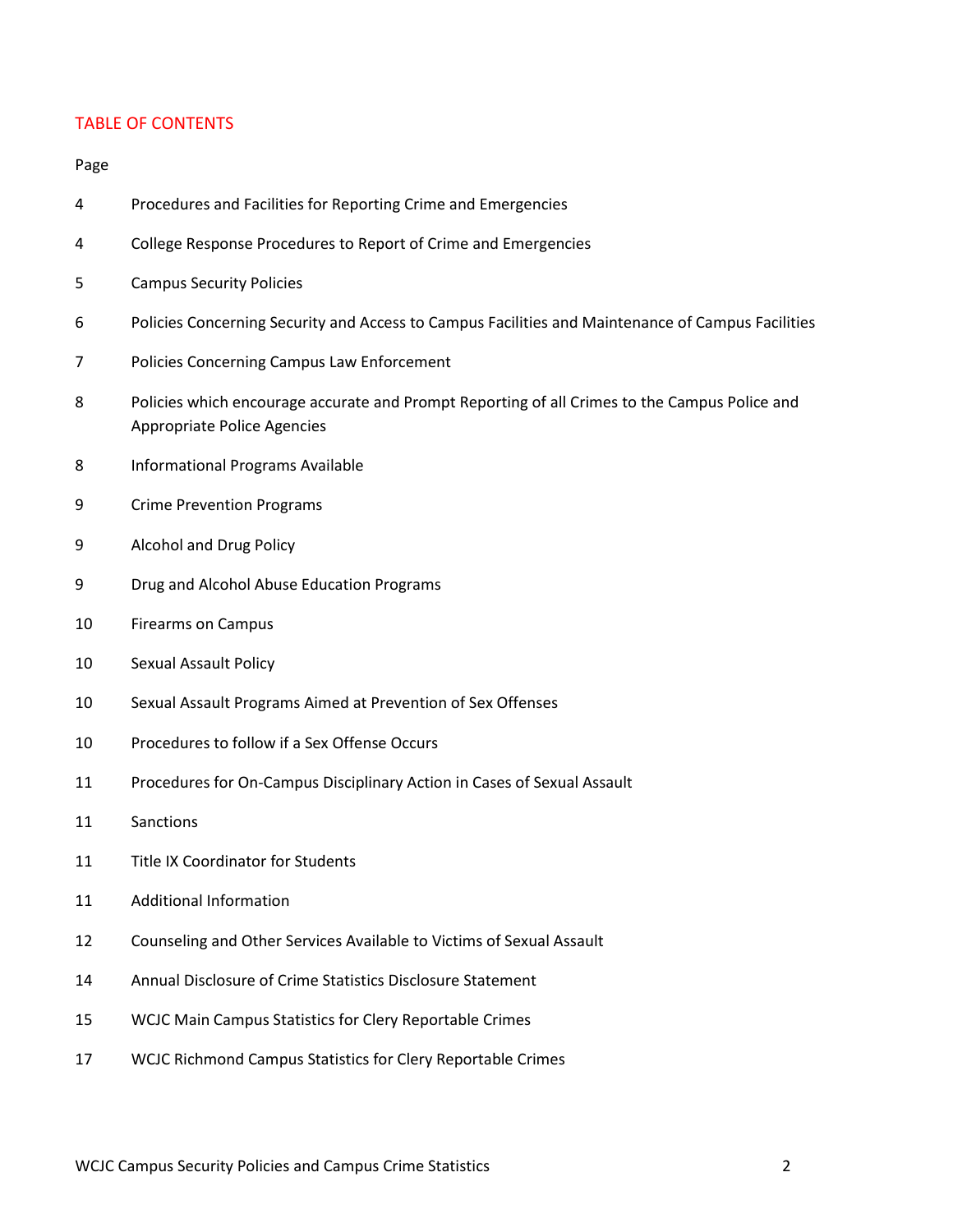# TABLE OF CONTENTS (con't)

Page

- 19 WCJC Sugar Land UH Campus Statistics for Clery Reportable Crimes
- 21 WCJC Bay City Statistics for Clery Reportable Crimes
- 23 Fire Safety Statistics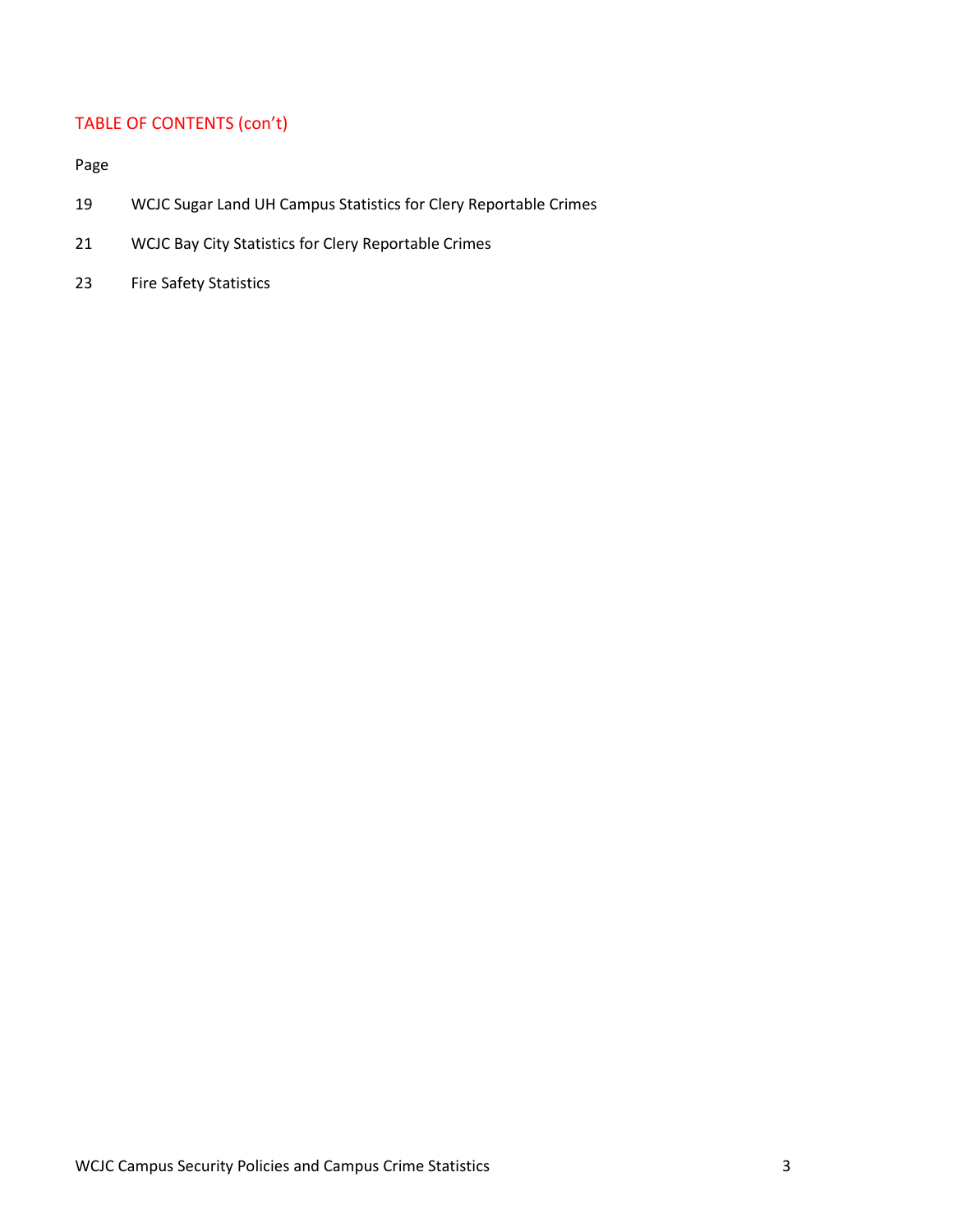### PROCEDURES AND FACILITIES FOR REPORTING CRIME AND EMERGENCIES

**Wharton Campus** - Phone (979) 532-6523 during college business hours for campus security or emergencies. If calling from a campus extension, dial extension 6523 for instructions. Another number to call is (979) 282-1993. If unable to contact campus security, dial 911 from a public phone [from a campus extension phone you must dial (4)-911.] After 5:00 PM., you may call the Wharton Police Department (979) 532-3131 and request to page WCJC security unit 149. Report to security the location of the emergency or criminal action, your name, and your location. A person who determines that a medical emergency exists or needs to report a fire may dial the 911 local emergency number and then contact campus security and the Office of Student Success.

Code Blue Towers are located on the Wharton and Sugar Land Campuses for reporting emergencies. These towers are directly connected to the Security Office. A public address system is on all campuses for campus wide emergency notifications. Additionally, WCJC Mitel Group Paging System can be used for emergency notifications and can be building specific.

WCJC Emergency Alert System, also known as RAVE, is capable of delivering messages to emails, cell phones and land lines.

Public phones are located inside all buildings on campus except the LaDieu Building, and the Science building at the Wharton campus. Extension phones in offices are available for emergencies and security reports.

**Richmond Campus** - From 8:00 A.M. to 5:00 P.M., phone the main office at (281) 239-1500 to contact the Director of the Richmond Campus. From 5:00 P.M. to10:00 PM., contact the security officer on duty at (281) 239-1501.

**Sugar Land Campus** - Contact the Director of the Sugar Land Campus at (281) 243-8412 or the UHPD Police Dispatch at 713-743-3333 from 8:00 A.M. to 10:00 P.M. If unable to get an officer through these procedures, dial 911.

**Bay City Campus –** From 8:00 A.M. to 6:00 P.M., phone the main office at (979) 318-7355 to contact the Director of the Bay City Campus. From 6:00 P.M. to 10:00 P.M., contact the security officer on duty at (979) 318-7355. If unable to locate the security officer through these procedures, dial 911.

### COLLEGE RESPONSE PROCEDURES TO REPORTS OF CRIME AND EMERGENCIES

A complete guide to the procedures for all emergencies is available in the WCJC Emergency Procedure Manual and in the Security Manual: Standard Operating Procedures.

Uniformed security officers patrol the campus and are equipped with two-way hand-held radios capable of contacting other area law enforcement agencies, fire departments or emergency medical services. Campus security personnel enforce all local, state, and federal laws within their jurisdiction and are required to enforce rules and regulations issued by the governing board of WCJC. The Office of Security maintains a good working relationship with area criminal justice agencies including those in Wharton, Sugar Land, Richmond, and Bay City.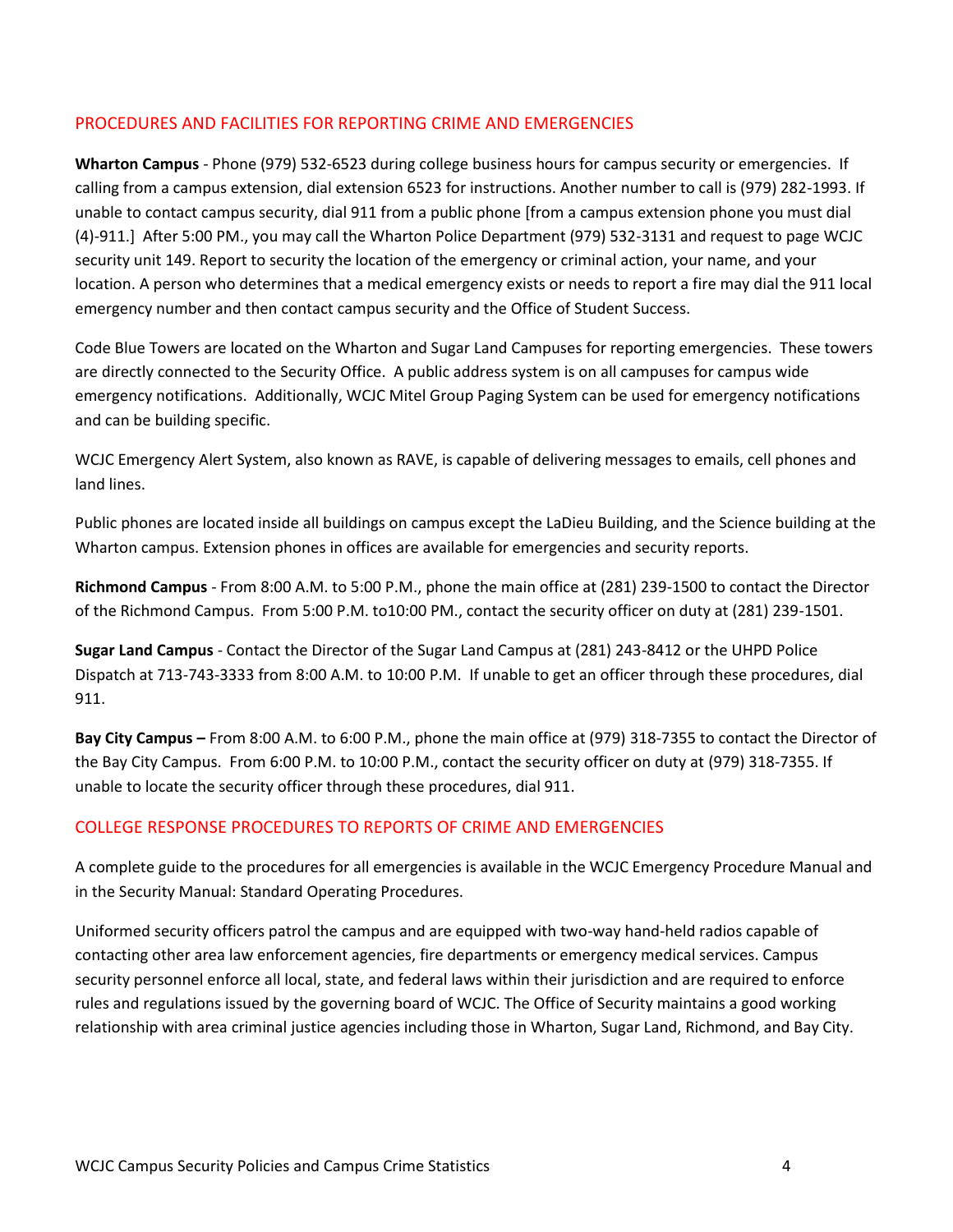When a crime or an emergency is reported to the Office of Security, the officer on duty goes directly to the scene and calls for appropriate help if necessary (fire department, EMS, or local law enforcement agencies). The officer conducts an investigation of all violations of college polices, rules, and regulations, and informs the victim of their option to contact the local law enforcement agency and press charges. Written reports are processed and sent to the Director of Security and Public Safety, Vice-President of Administrative Services, the Vice-President of Instruction, and the President. Written reports may be forwarded to other Vice Presidents and offices as needed for review.

### CAMPUS SECURITY POLICIES

- 1. Anyone suspecting that a criminal act has been committed on campus, suspecting a criminal act is in progress, or witnessing an emergency is encouraged to accurately and promptly report to the Wharton County Junior College Office of Security located in the Pioneer Student Center at the Wharton Campus or the main offices of the extension campuses. Reports may be by phone to the emergency numbers listed earlier in this report. Campus security officers are trained to take every reasonable precaution regarding the safety and security of WCJC employees, students and visitors.
- 2. Suspicious activities on all WCJC campuses shall be monitored by security personnel to ensure the safety and security of WCJC employees, students, and visitors.
- 3. Security officers employed by the college on the Wharton campus are not required to be commissioned peace officers. All security personnel have the obligation to enforce campus rules and regulations, as well as local, state and federal laws.
- 4. Campus crime prevention programs and reporting procedures shall be defined and communicated clearly to all students and employees.
- 5. Criminal activity occurring off-campus shall be monitored and recorded through communications with local law-enforcement agencies.
- 6. The Office of Student Success and the Security and Public Safety Director update, prepare, publish, and distribute an annual security report to all employees and students by October 1 of each year.
- 7. Any person who is a victim of a sex offense occurring on campus or at a campus- sponsored activity should immediately report the offense to Security, the Office of Student Success, or to local law enforcement officials. The security officer or the Office of Student Success may assist the victim in reporting to local law-enforcement officials if the victim requests assistance. Victims of sex offenses are encouraged to seek immediate medical attention and to preserve any physical evidence of such crimes. The availability of campus and community counseling, mental health, and other student services for victims of sexual assault shall be communicated to students in writing in the college catalog and the student handbook.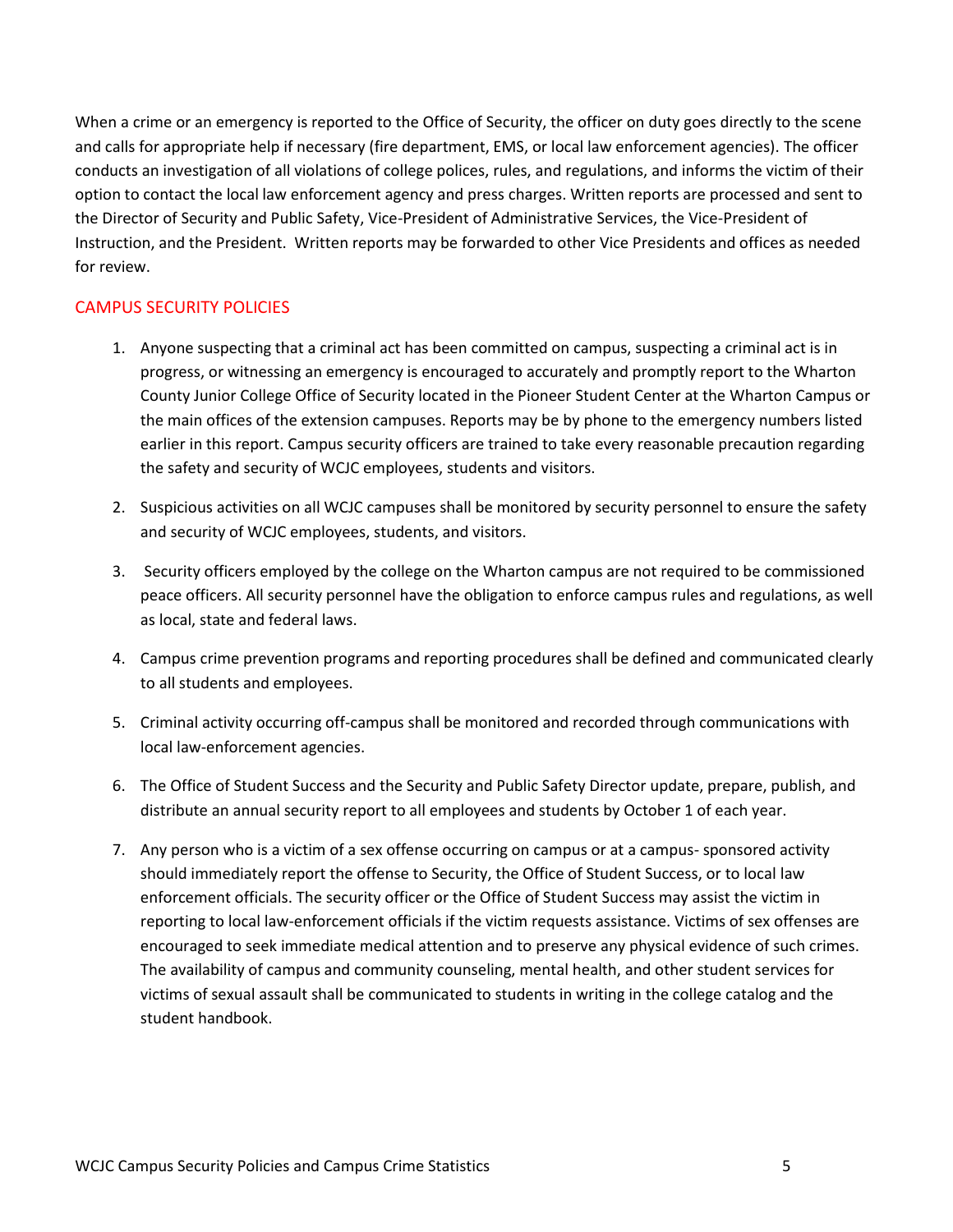- 8. Student disciplinary procedures shall be communicated to all students during orientation sessions and in writing in the student handbook. These procedures include provisions for a hearing before the College Hearing Board when appropriate. Both the accuser and the person(s) accused of an offense are entitled to attend the disciplinary proceedings. Both the accused and the accuser shall be informed in writing of the outcome of any campus disciplinary hearing.
- 9. The college shall make available educational information to students to promote awareness of rape, acquaintance rape and other sex offenses. Any student who in the opinion of the Office of Student Success has committed an act of sexual assault or aggravated sexual assault as defined by sections 22.011 and 22.021 of the Texas Penal Code (and can include non-forcible sexual offenses) will be subject to a major disciplinary action.

The decision shall be based on the "preponderance of the evidence" rather than "proof beyond a reasonable doubt" and need not coincide with legal actions taken by a court of law.

- 10. Disciplinary action for a sex offense can include suspension from the college and is determined by the Office of Student Success. This action can be appealed to the Vice President of Instruction, and from there to the College Hearing Board. The decisions of the College Hearing Board are final subject to appeal to the President and Board of Trustees.
- 11. The victim of a sex-related crime, who resides in a campus residence hall, may request that his/her residence be changed. Reasonable efforts to accommodate such requests will be made in accordance with established housing procedures. In addition, students may request class schedule changes. These requests may be accommodated provided the appropriate class sections are available.
- 12. With the approval of the President of the college, the Vice-President of Administrative Services or a designated official at an extension campus shall notify the campus community of campus crimes that may constitute a threat to other students and employees. This notification shall be timely to reduce potential risks on campus and prevent further criminal actions.

### POLICIES CONCERNING SECURITY AND ACCESS TO CAMPUS FACILITIES AND MAINTENANCE OF CAMPUS **FACILITIES**

Uniformed security officers patrol the campus 24 hours a day at the Wharton campus. These officers are equipped with two-way hand-held radios capable of contacting other area law enforcement agencies, fire departments or emergency medical services.

WCJC Security and Public Safety department is charged with the responsibility to assure the safety of all persons on the college campus, to assure the protection of college property or non-college property located temporarily on college grounds, and to respond to emergency situations, provide assistance, or take actions appropriate to the crisis situation within legal limits of the department's authority.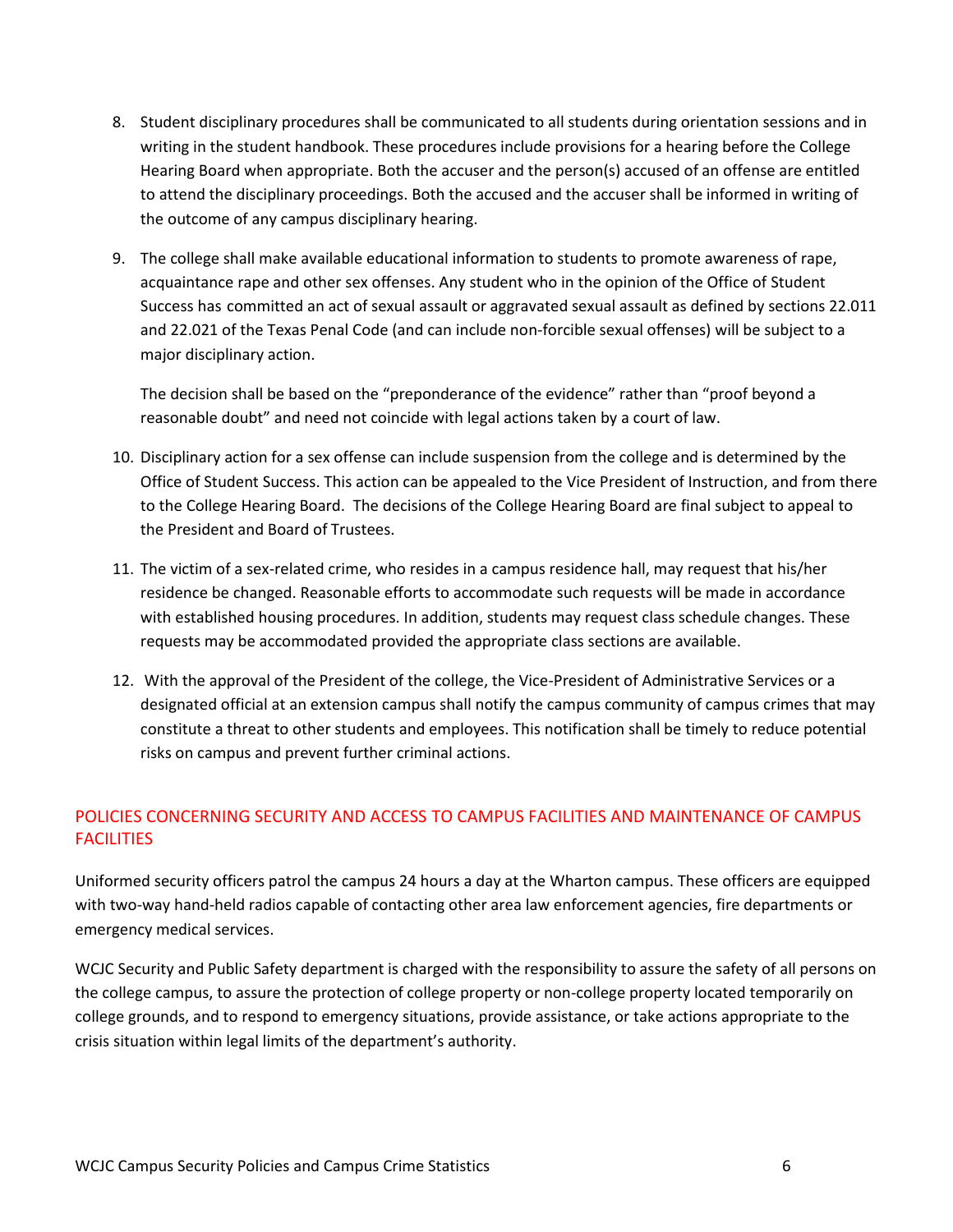To maintain proper security and allow custodial staff to maintain regular cleaning schedules, all buildings shall be cleared and external doors locked after dismissal of the last class and following periods of scheduled activity in buildings on weekends and holidays. The security officer shall note the name and location of any college employee who remains in a building after the scheduled closing.

The college is authorized to refuse admission to the campus to any person who does not have legitimate business with a college community member (Section 51.209 of the Texas Education code.) Any college employee may request proper identification of individuals that they encounter on the campus. Those persons encountered during the late night hours, under suspicious circumstances or in response to reports from the college community members must be prepared to show identification and state their business on campus.

When special events such as registration, theater rehearsals or productions, meetings, social activities, or other events necessitate the use of college facilities after designated closing times, the WCJC employee responsible for the event shall complete a facilities request form and forward to the appropriate building supervisor for approval.

The request should include the nature of the event, the facilities to be used, and special services or personnel needed. During the fall and spring semester, the college provides security for the resident students. The following procedures help insure that a reasonable measure of security exists for students living in student housing:

- 1. All facilities are staffed with a Residence Hall Supervisor and a Resident Assistant, who enforce residence hall policies, assist residents, and contact proper authorities to ensure security and safety.
- 2. All outside doors to the residence halls are locked 24 hours a day.
- 3. Security officers routinely patrol the areas surrounding the residence halls.

Campus facilities and grounds are maintained by the Office of Facilities Management under the supervision of the President of the college. Maintenance of lighting and landscaping near sidewalks, walkways and entrances to buildings and parking lots is performed on a regular basis. Access to campus buildings is limited to times designated for the buildings to be open for classes or other college-approved functions.

### POLICIES CONCERNING CAMPUS LAW ENFORCEMENT

The following policies include the enforcement authority of WCJC security personnel and their working relationship with State and local police agencies.

The basic authority and limits of the WCJC security personnel are as follows:

**Citations:** Security officers are authorized by the college to issue written citations for parking violations and moving violations to any person on college property

**Identification Requests:** Security officers are authorized to request identification of any person on campus property. Noncompliance may result in disciplinary action by the college.

**Emergency Authority:** In the absence of a direct-line supervisor or a senior college officer, the security officer on the scene assumes responsibility for the situation, and all other persons on the scene are expected to comply with the security officer's directives. Non- compliance may result in disciplinary action by the college.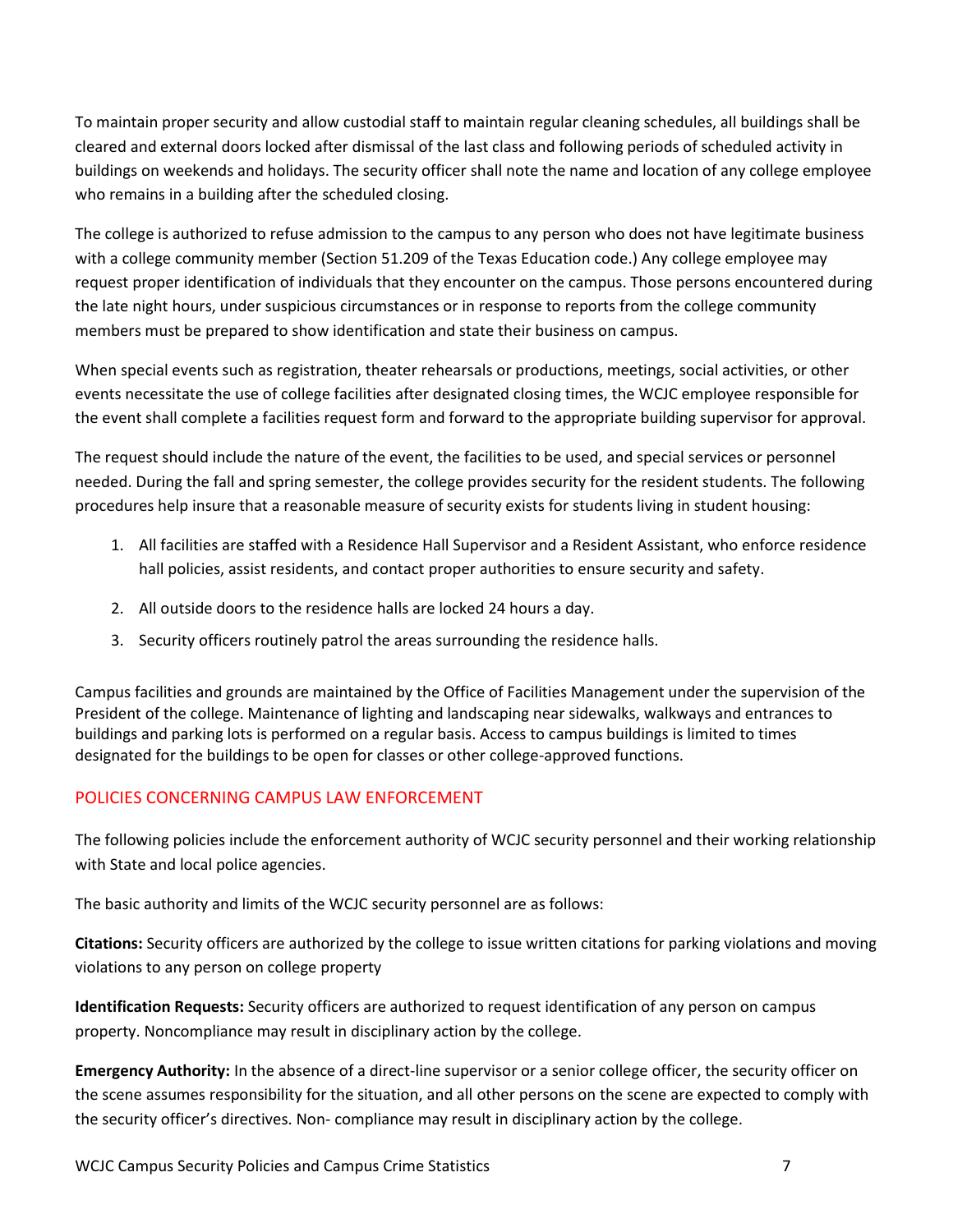**Complaints and Public Contact:** Security officers must treat all persons with courtesy and consideration, regardless of provocation.

**Enforcement authority of security personnel:** WCJC security officers are not all required to be certified police officers and may not have the powers of arrest or detainment of certified police officers. They do not have the authority to use force in any situation except for self-defense or the defense of others. While the Security officers are prohibited from conducting criminal investigations, it is their responsibility to secure information on incidents of vandalism, loss, injury, and potential or actual hazards on campus property.

Security's relationship with state and local police: Security officers employed by the college are required to enforce all local, state, and federal laws within their jurisdiction. In addition, officers are required to enforce the policies, rules and regulations approved by the administration and the governing body of WCJC. The Office of Security of WCJC maintains a good working relationship with area criminal justice agencies including those in Wharton, Sugar Land, and Richmond, and Bay City.

Security officers are required to complete incident reports on all rules infractions and criminal cases reported. A security officer, using procedures stipulated by the Director of Security and Public Safety, reports all crimes occurring on campus to the local Police Department nearest to the campus or extension campus where the crime occurs.

### POLICIES WHICH ENCOURAGE ACCURATE AND PROMPT REPORTING OF ALL CRIMES TO THE CAMPUS POLICE AND APPROPRIATE POLICE AGENCIES

All members of the community are encouraged to report any suspicious activity. These reports may be made anonymously. Any person may report information on a crime without giving personal information. This information is reviewed, and an attempt is made to substantiate the information.

Guidelines require that "security officers must at all times be aware that they are representatives of the college and must treat all persons with courtesy and consideration."

By exhibiting a professional attitude, by treating people with respect, and by being a model of correct behavior, the WCJC security officers encourage students and employees to promptly report crimes or criminal actions.

Copies of all incident reports are forwarded to the Director of Security and Public Safety, Vice- President of Administrative Services, and the President of Wharton County Junior College for review in accordance with established college disciplinary guidelines. Incident reports may be forwarded to other Vice Presidents as needed for review.

### INFORMATIONAL PROGRAMS AVAILABLE

Programs designed to inform students and employees about campus security procedures and practices, to encourage students and employees to be responsible for their own security and the security of others, and to provide information on crime prevention: Several types of programs are available at the Wharton campus and the extension campuses to encourage students and employees to be responsible for their own security and the security of others. These include regularly scheduled residence hall meetings, freshman orientation presentations, new employee orientations, and staff development activities. The subject is discussed at residence hall meetings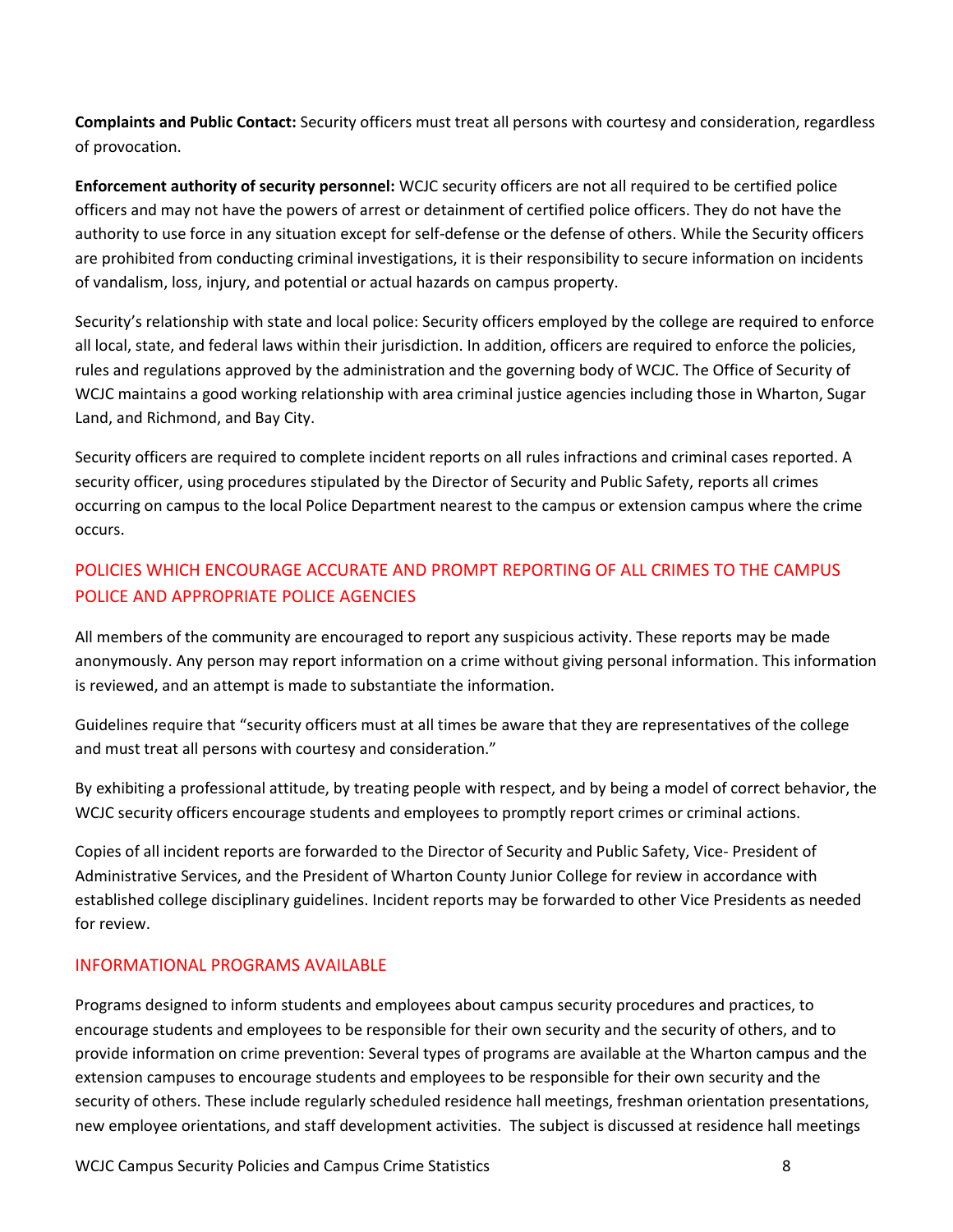twice per year at the beginning of each semester. Freshman orientation is offered to all first-time students prior to registering for classes. New employee orientations are offered at the time of employment, and staff development activities are offered as needed throughout the year.

### CRIME PREVENTION PROGRAMS

Programs available at the college are designed to inform students and employees about the prevention of crimes. These are available at the Wharton Campus, Richmond Campus, Bay City Campus, and the Sugar Land UH Campus.

Crime prevention measures are presented and discussed with residents in the residence halls twice per year and at new student orientation.

The annual statistical crime report is provided to all employees and potential employees upon request, to all enrolled students, and all potential students who request security information. This report states that all persons who reside, work, or visit campus are responsible for protecting their own property and should take appropriate precautions to prevent loss of such property.

### ALCOHOL AND DRUG POLICY

**Wharton County Junior College Policy regarding possession, use, and sale of alcoholic beverages and illegal drugs:** Wharton County Junior College regulations prohibit illicit drug use including the manufacture, sale, distribution, dispensation, possession, or use of drugs in the workplace, on campus, or as any part of college activities. The college continually strives to maintain an alcohol and drug-free environment that complies with the Drug-Free Workplace Act of 1988 and the Drug- Free Schools and Communities Act of 1989. A brochure entitled Drug & Alcohol Abuse Prevention Policy describes health risks, penalties under Texas and federal law, and assistance programs provided to students and employees and are distributed each semester.

### DRUG AND ALCOHOL ABUSE EDUCATION PROGRAMS

**Information and Referral:** All members of the college community are eligible to consult with the professional counseling staff of the Office of Student Success at the Wharton Campus, the Richmond Campus, and the Sugar Land campus. The Office of Human Resources has information for employees regarding the availability of drug and alcohol abuse assistance programs and information. Referrals are made as needed to mutual-help organizations, private hospitals, public treatment programs, and private drug-treatment practitioners. Brochures and publications pertinent to issues of drug and alcohol abuse are available in these offices, in the residence halls, and at the Bay City campus.

**Individual Counseling:** Individuals are seen on a short-term basis by a licensed professional counselor or by counselors under the supervision of a licensed professional counselor for assistance with drug-related problems.

**Group Counseling:** Details regarding a local chapter of Alcoholics Anonymous (AA) are available from the Office of Student Success.

**Employee Assistance:** The Office of Human Resources staff provides services to campus faculty and staff that include information, referral, consultation, and short-term problem- solving.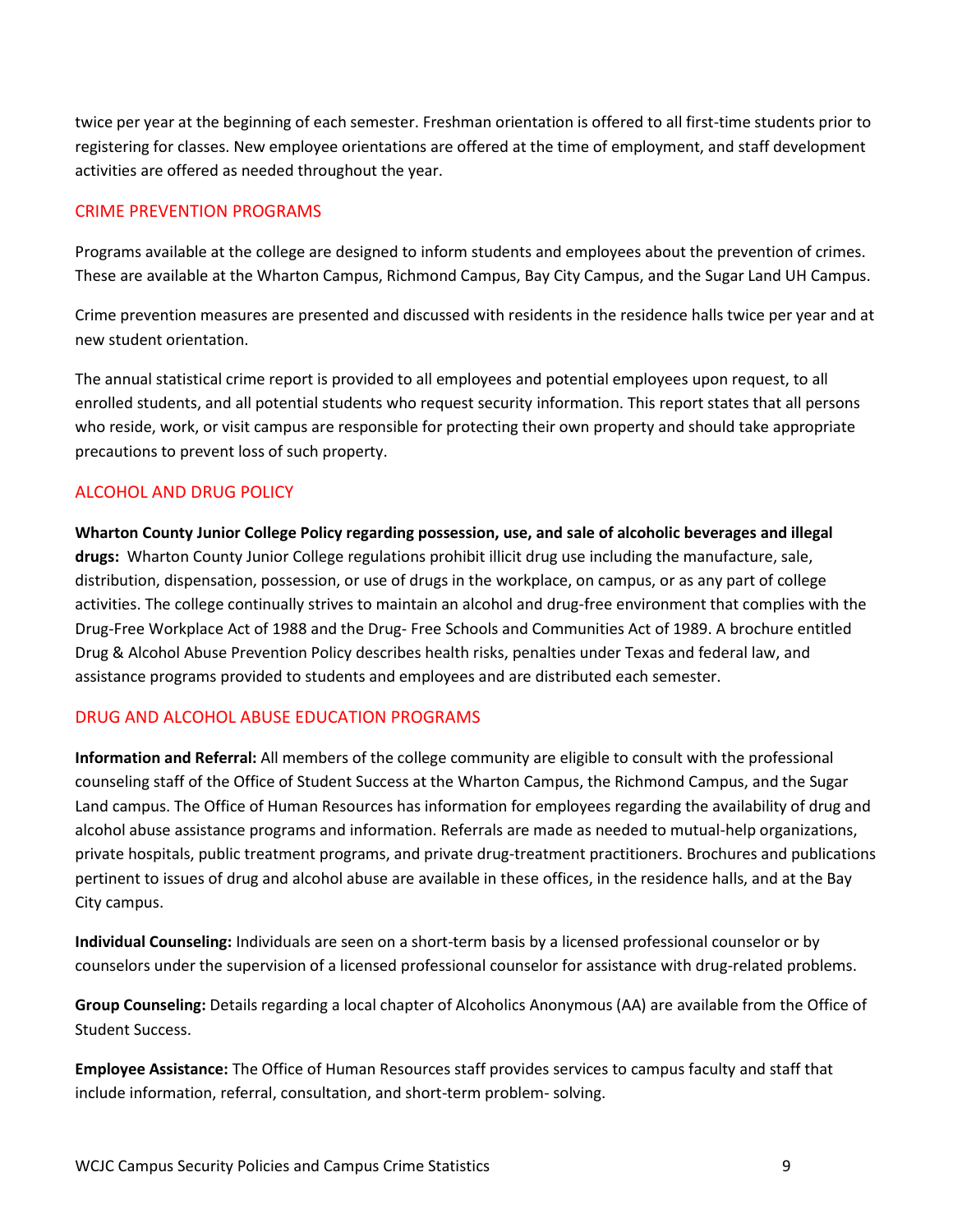### FIREARMS ON CAMPUS

Per WCJC College Regulation, an individual who possesses a valid License to Carry (LTC) may carry a concealed handgun on or about their person on WCJC campuses and in buildings, except in designated Exclusion Zones, notated with signage. Handguns must be carried in a retention holster that covers the trigger. It is the responsibility of the individual who has a valid LTC to conceal any handgun so that it is not partially or wholly visible to another person.

In compliance with Texas Penal Code, Section 46.035(a-1), a LTC holder may not carry a partially or wholly visible firearm on campus premises or on any college driveway, street, walkway, sidewalk, parking lot, parking garage or other parking area.

The above information is a summary of WCJC Regulation on Campus Carry. Students are strongly encouraged to review the WCJC Regulation on Campus Carry for detailed information regarding concealed firearms on WCJC property. It should be noted that WCJC Sugar Land Campus is regulated by the University of Houston Campus Carry policy.

### SEXUAL ASSAULT POLICY

Sex offenses including Sexual Assault, dating violence, domestic violence, stalking, and other sex offenses (forcible and non-forcible) against any student or employee occurring on campus or at WCJC sponsored activities off campus will not be tolerated. Victims of sex crimes should report such offenses to the Office of Security and Public Safety, the Office of Student Success, the Vice-President of Administrative Services, the Vice-President of Instruction, or local Law Enforcement Agencies. Victims will be informed of their options to notify local law enforcement authorities.

#### SEXUAL ASSAULT PROGRAMS AIMED AT PREVENTION OF SEX OFFENSES

Information, brochures, and counseling by professional counselors are available through the Office of Student Success and in the Counseling offices.

### PROCEDURES TO FOLLOW IF A SEX OFFENSE OCCURS

#### Sexual Misconduct/Assault/Violence

Wharton County Junior College does not tolerate dating violence, domestic violence, stalking, sexual assault, or sexual violence in any form. If you are or may be a victim of any of these crimes, you have the right to:

- 1. Report the incident to Office of Security and Public Safety or other law enforcement authorities and pursue criminal charges.
- 2. Be provided an incident number and information on victim related services within WCJC in the community.
- 3. Request an advocate.
- 4. Seek medical treatment as soon as possible, including the collection and preservation of evidence crucial to pursuing criminal action — an important step even if you are not immediately certain you want to pursue a criminal complaint.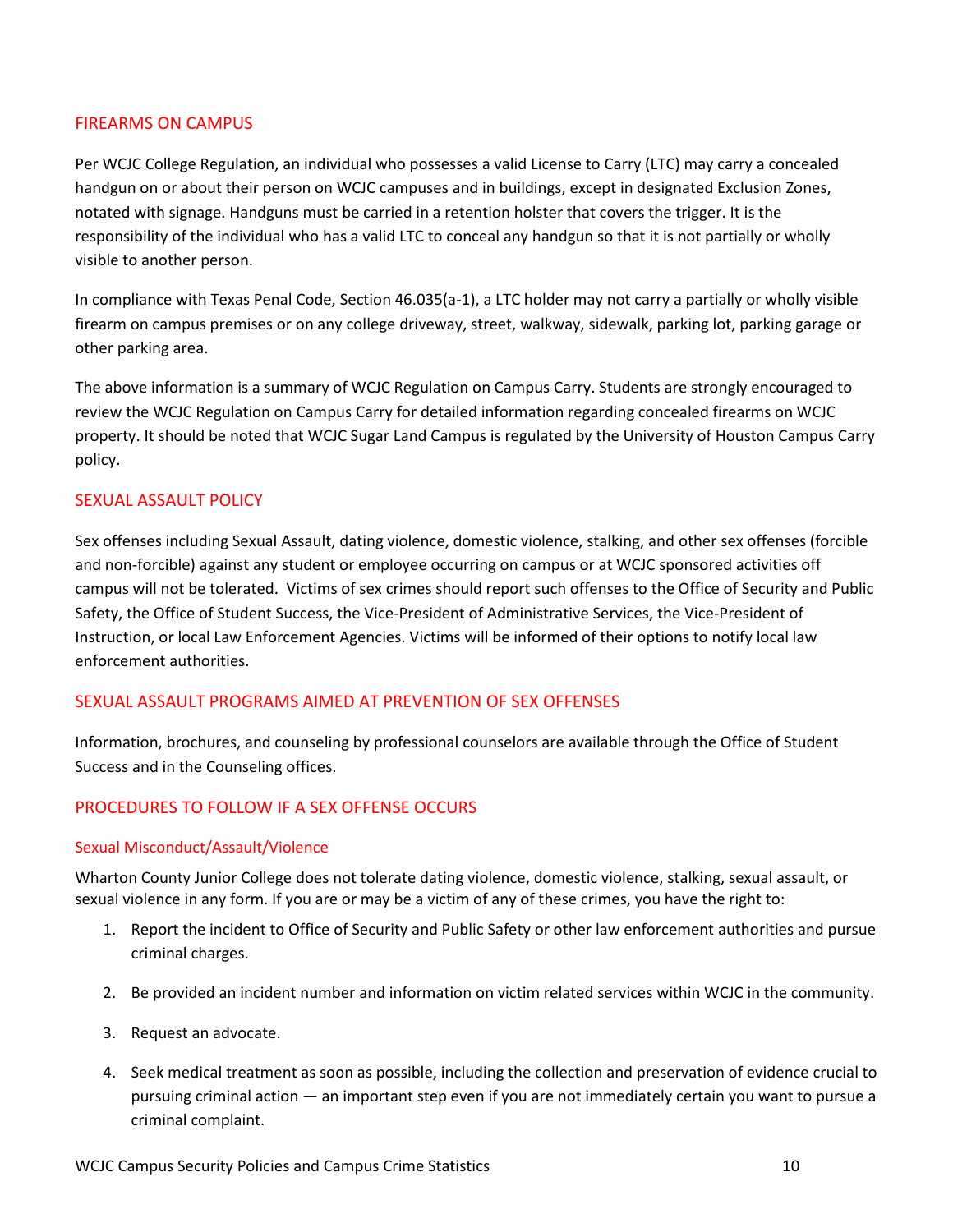- 5. Report the matter to campus disciplinary authorities, including the Title IX representative, if the alleged assailant is a Wharton County Junior College student or employee.
- 6. Choose to pursue any or none of these options, together or independently.
- 7. Access the wide range of support services provided by Wharton County Junior College and off-campus organizations.

Any student, employee, or guest who is a victim of dating violence, domestic violence, stalking, sexual assault, or other sexual violence and chooses to report the incident also helps to deter further assaults or violence.

### PROCEDURES FOR ON-CAMPUS DISCIPLINARY ACTION IN CASES OF SEXUAL ASSAULT

The college has established policy and guidelines for student conduct and for procedures in applying the guidelines that insure the protection of rights for the individual. The college will insure due process for students who are charged with violations of college rules and regulations that include sexual assault. Both the accuser and the person(s) accused of an offense are entitled to have other(s) present during disciplinary proceedings and both the accused and the accuser shall be informed in writing of the outcome of any disciplinary hearing. Compliance with this procedure does not constitute a violation of the Family Educational Rights and Privacy Act (20 U.S.C.1232g). The definition of the outcome of a disciplinary proceeding means only the institution's final determination with respect to the alleged sex offense and any sanction that is imposed against the accused.

### **SANCTIONS**

A student who is determined to have committed sexual assault (forcible or non- forcible) is subject to disciplinary action which may include suspension from college. The student is afforded due process, and the action may be appealed to the College Hearing Board.

### TITLE IX COORDINATOR FOR STUDENTS

Reports of discrimination based on sex, including sexual harassment and gender-based harassment, may be directed to the Title IX coordinator. The College's Title IX Coordinator is a designated agent of the College with primary oversight for coordinating College Title IX compliance responsibilities. The Title IX Coordinator's responsibilities are important to the overall development, implementation, and monitoring of the College's efforts to comply with the Title IX Education Amendments of 1972 and related state and federal laws. The Title IX Coordinator works to ensure a fair and neutral process for all parties.

Title IX Coordinator for Students: Dean of Student Success Pioneer Student Center, Wharton Campus, 2nd floor Telephone: 979-532-6905

#### ADDITIONAL INFORMATION

Refer to the Student Handbook for additional information.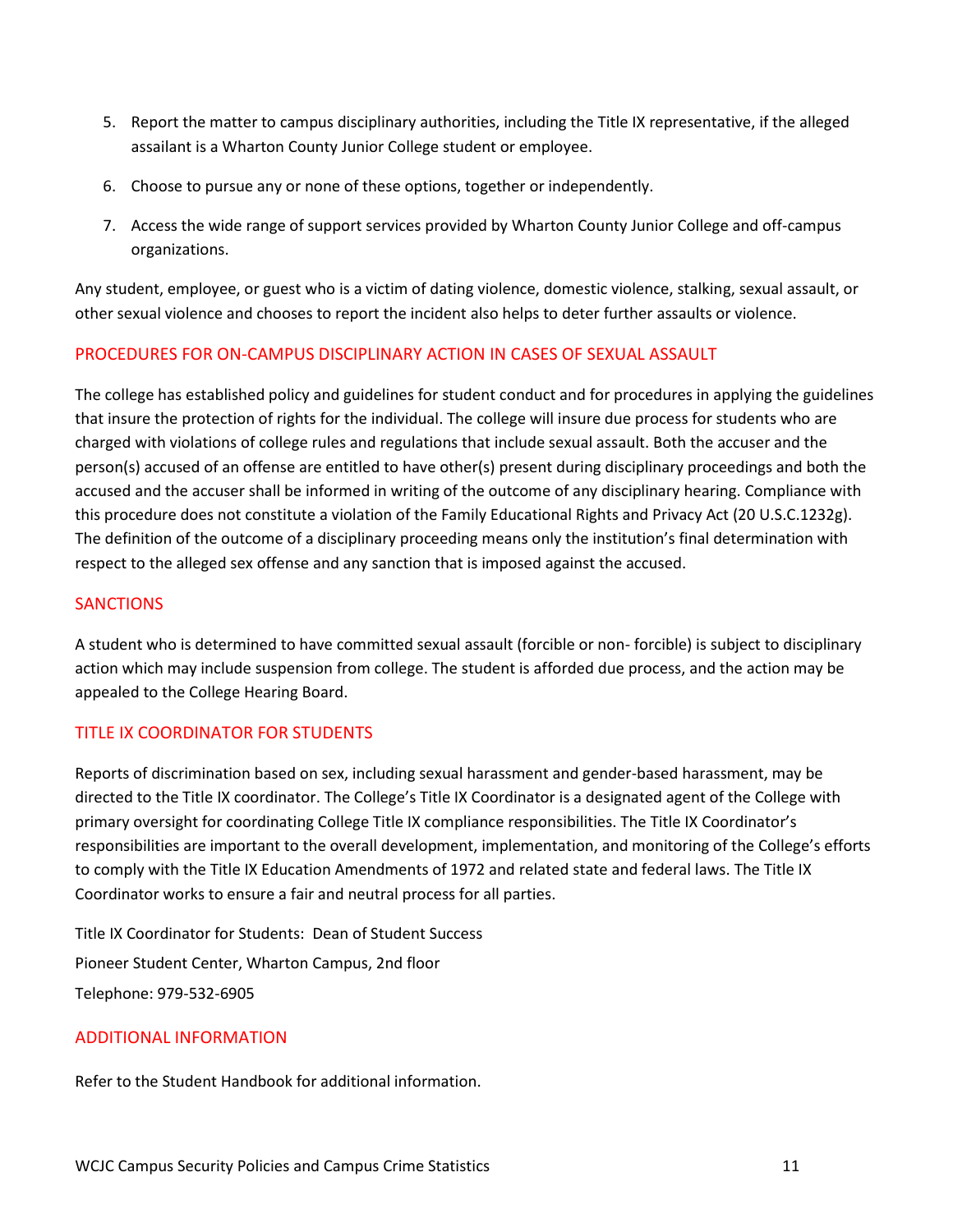### COUNSELING AND OTHER SERVICES AVAILABLE TO VICTIMS OF SEXUAL ASSAULT

### **On Campus**

### **Wharton Campus**

|                          | (979) 532-6388                                                 |
|--------------------------|----------------------------------------------------------------|
|                          | (979) 532-6441                                                 |
|                          | (979) 532-6905                                                 |
| <b>Richmond Campus</b>   |                                                                |
|                          | (281) 239-1515                                                 |
|                          |                                                                |
| <b>Sugar Land Campus</b> |                                                                |
|                          | 14004 University Boulevard<br>(281) 243-8447<br>(281) 243-8412 |
|                          | 14004 University Boulevard<br>(281) 243-8414<br>(281) 243-8422 |
| <b>Bay City Campus</b>   |                                                                |
|                          | 4000 Avenue F, Suite B<br>(979) 318-7355                       |
|                          | <b>Wharton Campus</b><br>(979) 532-6441                        |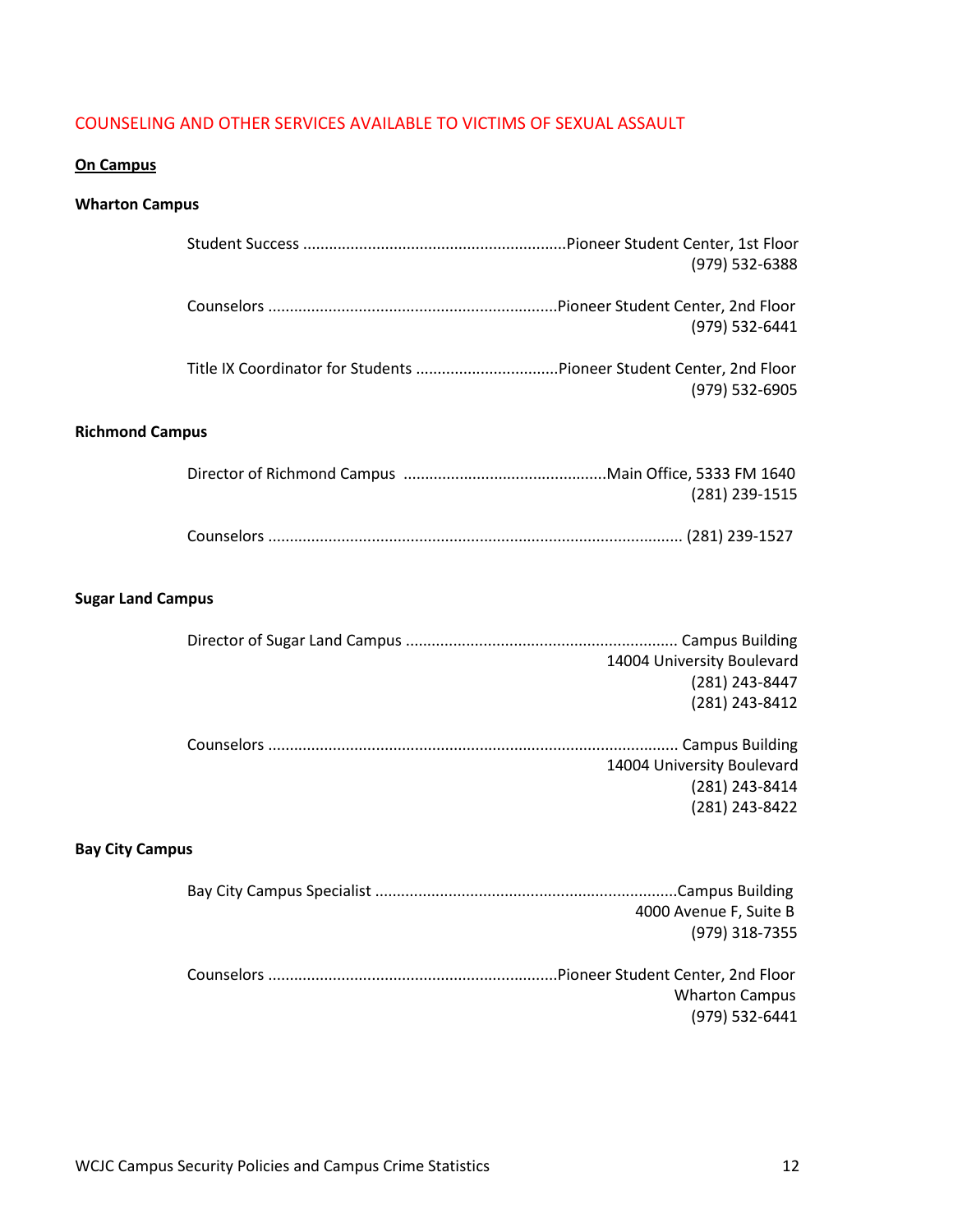#### **Off-campus**

#### **El Campo Family Crisis Center**

1011 West Loop El Campo, TX 77437 (979) 318-9257

#### **Wharton Crisis Center - Outreach** 116 E. Burleson St.

Wharton, TX 77488 (979) 531-1300

#### **Palacios Crisis Center**

1519 4th St. Palacios, TX 77465 (979) 245-9109

#### **Matagorda County Women's Crisis Center**

3010 6th Street Bay City, TX 77414 (979) 245-9109

#### **Fort Bend County Women's Center**

1500 Pultar Road Richmond, TX 77469 (28I) 342-4357, (888) 427-3650

#### **24-hour Crisis Hotline: 1-800-451-9235**

### **National Crisis Hotline 24 hours/7 days a week - (800) 273-8255, Or text - "ANSWER" to 839863**

**Notification to victims of sexual assault:** Students residing in residence halls who are the victims of sexual assault may contact the Office of Student Success to request that their residence assignment be changed. Based on the availability of housing units, the college will accommodate such requests. Additionally, victims of sexual assault may contact the Vice-President of Instruction to request changes in academic class schedules, which will be accommodated provided the appropriate class sections are available at alternate time slots.

**Timely Crime Reporting:** *With approval of the President, a designated official in charge of each campus shall notify the campus community of reported campus crimes that may constitute a continued threat to students and employees. Such notification shall be broad and timely.*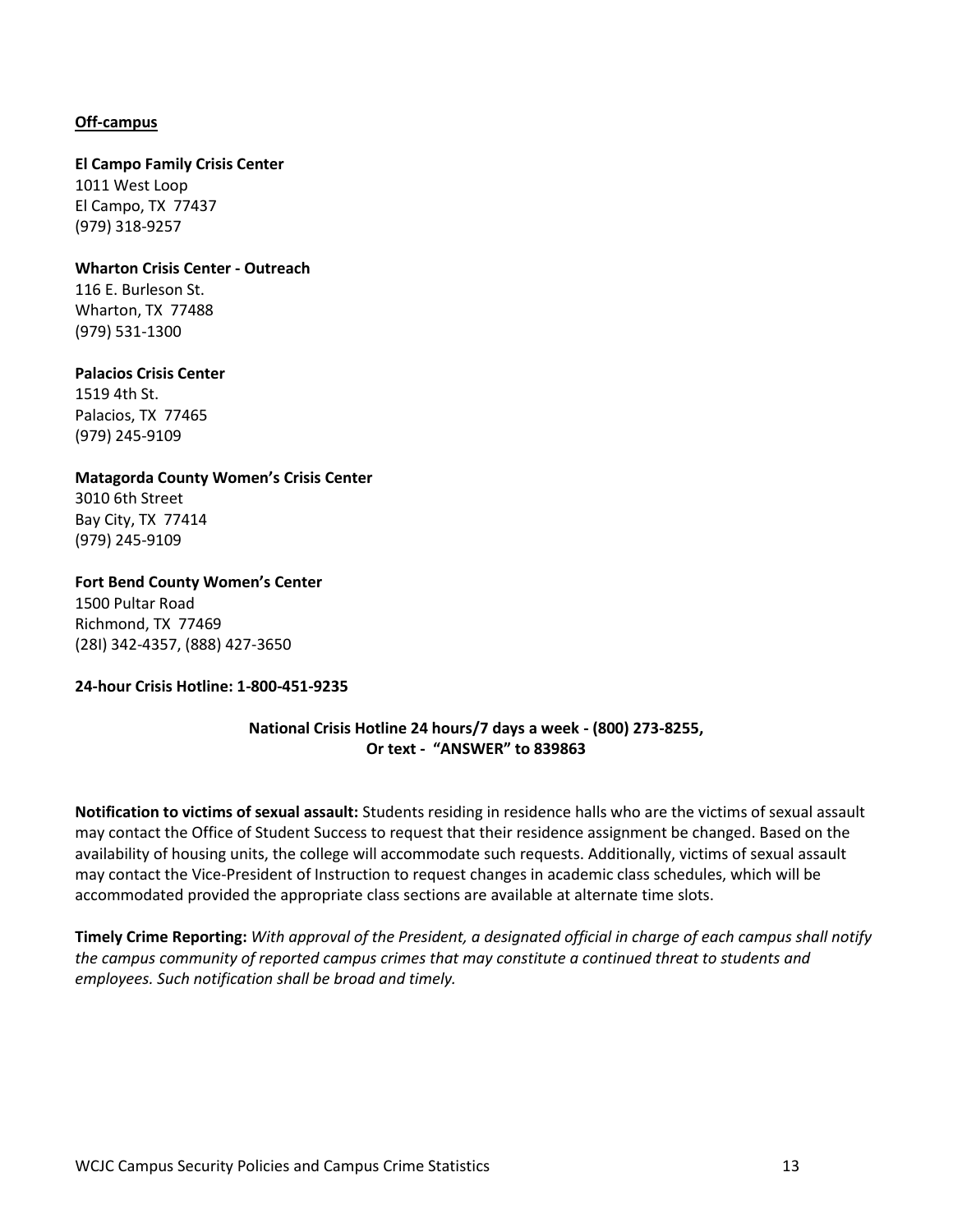### THE FOLLOWING STATISTICS CONCERN THE OCCURRENCE OF CRIME DURING THE YEAR, AND THE TWO PRECEDING CALENDAR YEARS FOR WHICH DATA ARE AVAILABLE

\* Statistics have been compiled in accordance with the definitions used in the uniform crime reporting system of the department of justice, the federal bureau of investigation and the modifications pursuant to the hate crime statistics act.

\*\* The reporting period for the following statistics is from January 1 through December 31 for each year.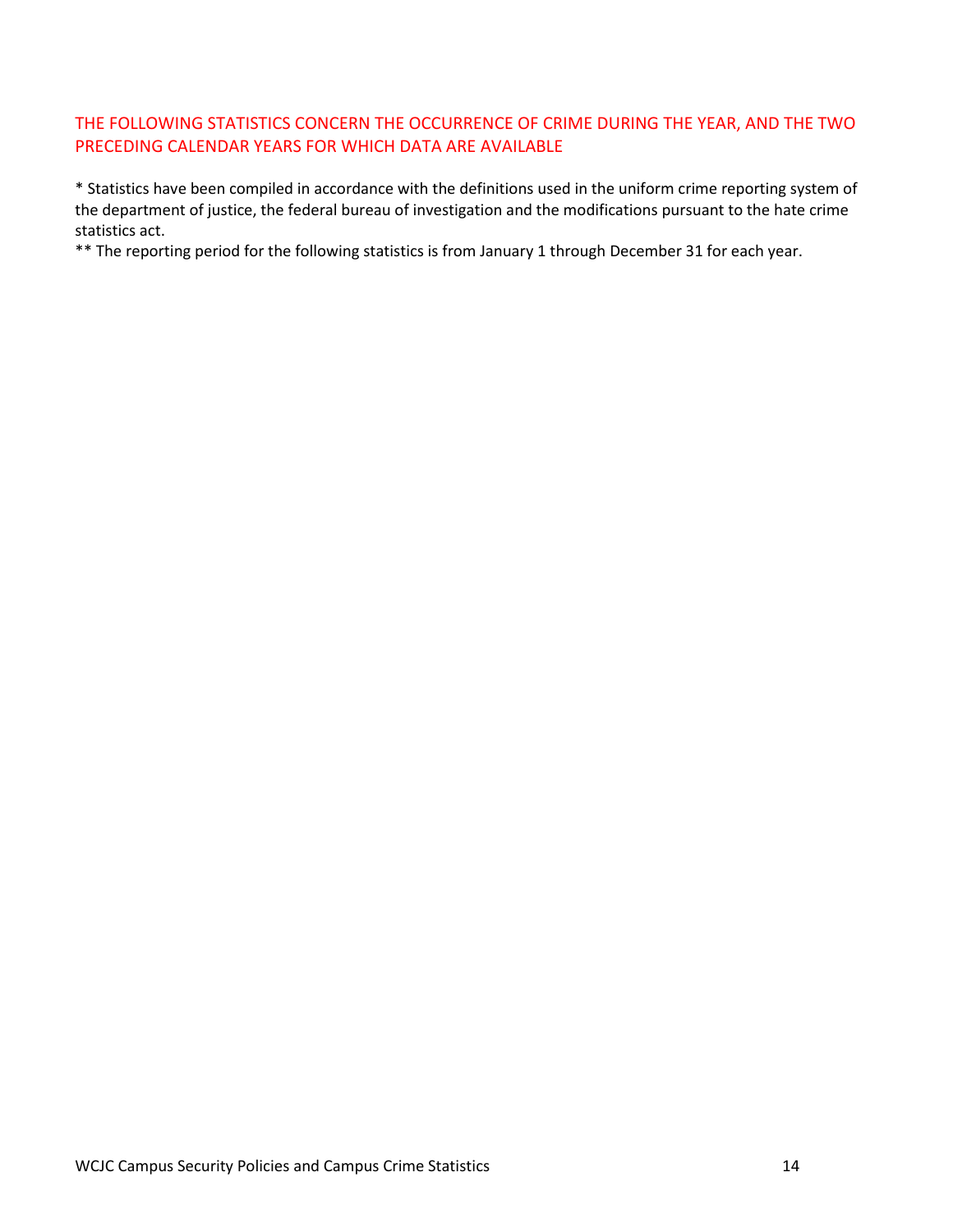### WHARTON COUNTY JUNIOR COLLEGE – MAIN CAMPUS

Below are the tables containing alleged crimes and/or arrests reported to College Officials or Law Enforcement Officials for the previous three years — 2018, 2019 and 2020

| <b>Wharton County Junior College-Main Campus</b><br>Statistics for Clery Reportable Crimes for 2018, 2019, and 2020 |      |                  |                        |                           |                   |                  |  |  |
|---------------------------------------------------------------------------------------------------------------------|------|------------------|------------------------|---------------------------|-------------------|------------------|--|--|
| Offense                                                                                                             | Year | On-Campus        | Non-Campus<br>Property | <b>Public</b><br>Property | Residence<br>Hall | <b>Total</b>     |  |  |
|                                                                                                                     | 2018 | $\mathbf 0$      | 0                      | $\mathbf 0$               | $\mathbf 0$       | 0                |  |  |
| Murder and Non-negligent<br>Manslaughter                                                                            | 2019 | $\mathbf 0$      | 0                      | $\pmb{0}$                 | $\mathbf 0$       | $\pmb{0}$        |  |  |
|                                                                                                                     | 2020 | $\pmb{0}$        | $\pmb{0}$              | $\pmb{0}$                 | $\mathbf 0$       | $\pmb{0}$        |  |  |
|                                                                                                                     | 2018 | 0                | $\pmb{0}$              | $\mathbf{0}$              | $\pmb{0}$         | $\overline{0}$   |  |  |
| Manslaughter by Negligence                                                                                          | 2019 | 0                | $\pmb{0}$              | $\mathbf 0$               | $\mathbf 0$       | $\mathbf 0$      |  |  |
|                                                                                                                     | 2020 | 0                | $\mathbf 0$            | $\mathbf{0}$              | $\mathbf 0$       | $\pmb{0}$        |  |  |
|                                                                                                                     | 2018 | $\pmb{0}$        | $\mathbf 0$            | $\pmb{0}$                 | $\mathbf 0$       | $\pmb{0}$        |  |  |
| Rape                                                                                                                | 2019 | $\pmb{0}$        | 0                      | 0                         | $\pmb{0}$         | 0                |  |  |
|                                                                                                                     | 2020 | $\pmb{0}$        | 0                      | $\pmb{0}$                 | $\mathbf 0$       | $\pmb{0}$        |  |  |
|                                                                                                                     | 2018 | $\mathbf{1}$     | $\pmb{0}$              | $\pmb{0}$                 | $\pmb{0}$         | $\mathbf{1}$     |  |  |
| Fondling                                                                                                            | 2019 | $\pmb{0}$        | $\pmb{0}$              | $\pmb{0}$                 | $\pmb{0}$         | $\pmb{0}$        |  |  |
|                                                                                                                     | 2020 | 0                | $\overline{0}$         | $\pmb{0}$                 | $\mathbf 0$       | $\mathbf 0$      |  |  |
|                                                                                                                     | 2018 | $\mathbf 0$      | 0                      | 0                         | $\mathbf 0$       | $\pmb{0}$        |  |  |
| Incest                                                                                                              | 2019 | $\pmb{0}$        | $\pmb{0}$              | $\pmb{0}$                 | 0                 | $\pmb{0}$        |  |  |
|                                                                                                                     | 2020 | $\boldsymbol{0}$ | $\pmb{0}$              | $\pmb{0}$                 | $\pmb{0}$         | $\boldsymbol{0}$ |  |  |
|                                                                                                                     | 2018 | 0                | $\pmb{0}$              | $\pmb{0}$                 | $\pmb{0}$         | $\pmb{0}$        |  |  |
| <b>Statutory Rape</b>                                                                                               | 2019 | 0                | 0                      | $\mathbf 0$               | $\pmb{0}$         | $\pmb{0}$        |  |  |
|                                                                                                                     | 2020 | $\overline{0}$   | 0                      | $\mathbf 0$               | $\mathbf 0$       | $\mathbf 0$      |  |  |
|                                                                                                                     | 2018 | $\pmb{0}$        | 0                      | 0                         | $\mathbf 0$       | 0                |  |  |
| Robbery                                                                                                             | 2019 | $\boldsymbol{0}$ | $\pmb{0}$              | $\pmb{0}$                 | $\pmb{0}$         | $\pmb{0}$        |  |  |
|                                                                                                                     | 2020 | $\pmb{0}$        | 0                      | $\pmb{0}$                 | $\pmb{0}$         | $\pmb{0}$        |  |  |
|                                                                                                                     | 2018 | 0                | 0                      | $\mathbf{0}$              | $\mathbf 0$       | $\pmb{0}$        |  |  |
| <b>Aggravated Assault</b>                                                                                           | 2019 | 0                | 0                      | $\mathbf 0$               | $\pmb{0}$         | $\pmb{0}$        |  |  |
|                                                                                                                     | 2020 | $\pmb{0}$        | $\pmb{0}$              | $\pmb{0}$                 | $\pmb{0}$         | $\mathbf{0}$     |  |  |
|                                                                                                                     | 2018 | $\pmb{0}$        | $\pmb{0}$              | $\pmb{0}$                 | $\pmb{0}$         | $\mathbf 0$      |  |  |
| <b>Burglary</b>                                                                                                     | 2019 | 0                | 0                      | $\pmb{0}$                 | 0                 | $\pmb{0}$        |  |  |
|                                                                                                                     | 2020 | 0                | 0                      | $\pmb{0}$                 | $\pmb{0}$         | 0                |  |  |
|                                                                                                                     | 2018 | $\mathbf{0}$     | $\mathbf{0}$           | $\mathbf{0}$              | $\mathbf{0}$      | $\mathbf 0$      |  |  |
| <b>Motor Vehicle Theft</b>                                                                                          | 2019 | $\mathbf 0$      | $\mathbf 0$            | $\mathbf 0$               | $\pmb{0}$         | $\boldsymbol{0}$ |  |  |
|                                                                                                                     | 2020 | $\mathbf{0}$     | $\pmb{0}$              | $\pmb{0}$                 | $\mathbf{0}$      | $\overline{0}$   |  |  |
|                                                                                                                     | 2018 | $\mathbf 0$      | $\pmb{0}$              | 0                         | 0                 | 0                |  |  |
| Arson                                                                                                               | 2019 | 0                | 0                      | 0                         | 0                 | $\boldsymbol{0}$ |  |  |
|                                                                                                                     | 2020 | $\mathbf 0$      | $\pmb{0}$              | $\pmb{0}$                 | $\pmb{0}$         | 0                |  |  |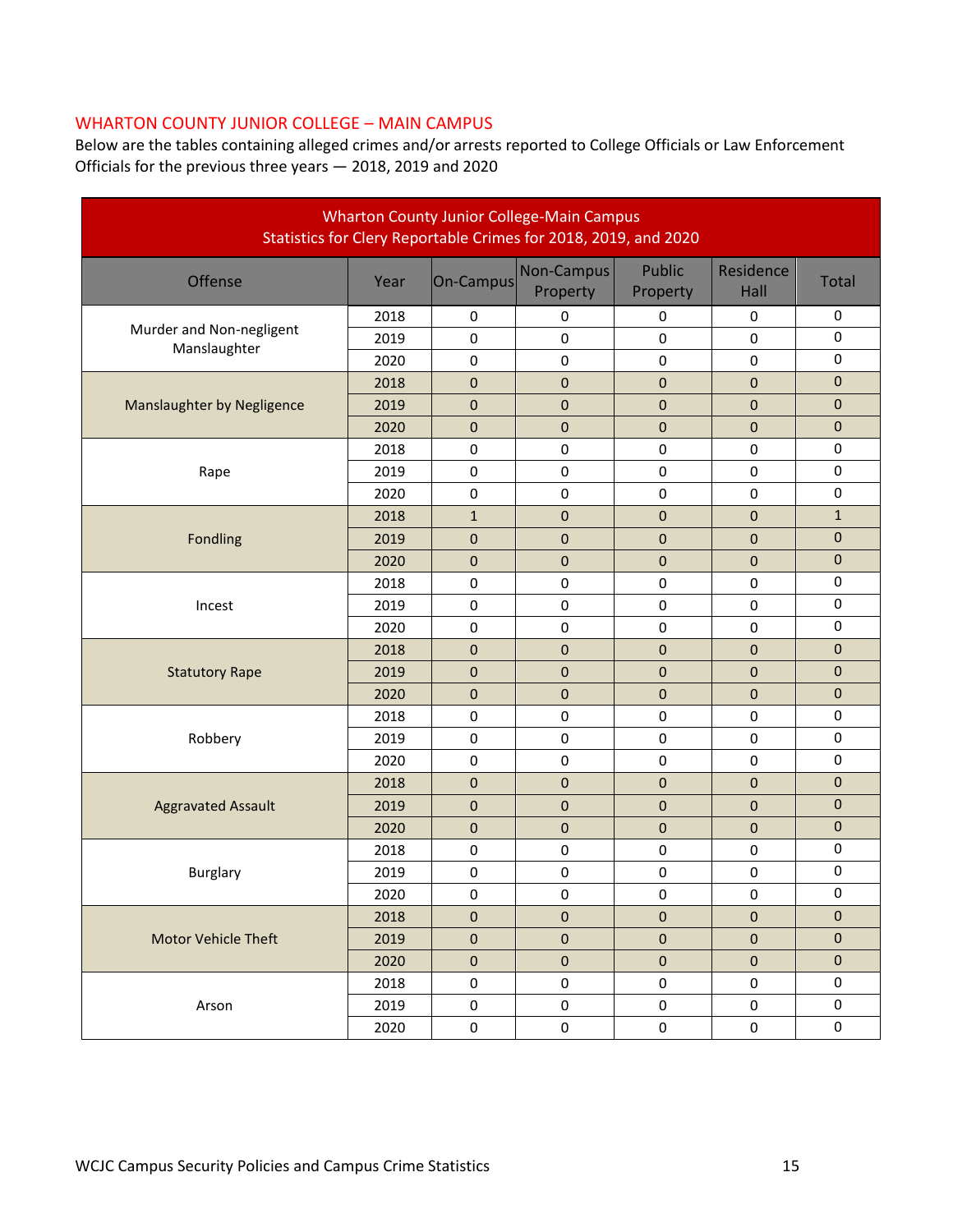| <b>Offense</b>         | Year | On-Campus    | Non-Campus<br>Property | Public<br>Property | Residence<br>Hall | Total        |
|------------------------|------|--------------|------------------------|--------------------|-------------------|--------------|
| VAWA Offenses          |      |              |                        |                    |                   |              |
|                        | 2018 | $\mathbf{0}$ | $\mathbf{0}$           | $\mathbf{0}$       | $\Omega$          | $\mathbf{0}$ |
| <b>Dating Violence</b> | 2019 | $\mathbf{0}$ | $\overline{0}$         | $\mathbf 0$        | $\mathbf{0}$      | $\mathbf{0}$ |
|                        | 2020 | $\mathbf{0}$ | $\mathbf{0}$           | $\mathbf 0$        | $\mathbf{0}$      | $\mathbf{0}$ |
|                        | 2018 | $\mathbf 0$  | 0                      | $\mathbf 0$        | $\mathbf{0}$      | 0            |
| Domestic Violence      | 2019 | 0            | 0                      | $\bf{0}$           | 0                 | $\Omega$     |
|                        | 2020 | $\mathbf 0$  | $\mathbf 0$            | $\mathbf 0$        | $\mathbf{0}$      | $\mathbf{0}$ |
|                        | 2018 | $\mathbf{0}$ | $\mathbf{0}$           | $\mathbf{0}$       | $\Omega$          | $\Omega$     |
| <b>Stalking</b>        | 2019 | $\mathbf{1}$ | $\overline{0}$         | $\mathbf 0$        | $\mathbf{0}$      | $\mathbf{1}$ |
|                        | 2020 | $\mathbf{0}$ | $\overline{0}$         | $\mathbf{0}$       | $\mathbf{0}$      | $\mathbf{0}$ |
|                        | 2018 | 0            | $\mathbf{0}$           | 0                  | $\mathbf{0}$      | $\Omega$     |
| <b>Unfounded Cases</b> | 2019 | 0            | 0                      | $\bf{0}$           | 0                 | 0            |
|                        | 2020 | 0            | 0                      | $\mathbf 0$        | 0                 | $\mathbf{0}$ |

#### Arrests

| Weapons: Carrying, Possessing, Etc. | 2018 |   |  |  |
|-------------------------------------|------|---|--|--|
|                                     | 2019 |   |  |  |
|                                     | 2020 |   |  |  |
| <b>Drug Abuse Violations</b>        | 2018 |   |  |  |
|                                     | 2019 |   |  |  |
|                                     | 2020 |   |  |  |
| <b>Liquor Law Violations</b>        | 2018 | O |  |  |
|                                     | 2019 |   |  |  |
|                                     | 2020 |   |  |  |

#### Disciplinary Referrals

|                                     | 2018 |  |  |  |
|-------------------------------------|------|--|--|--|
| Weapons: Carrying, Possessing, Etc. | 2019 |  |  |  |
|                                     | 2020 |  |  |  |
|                                     | 2018 |  |  |  |
| <b>Drug Abuse Violations</b>        | 2019 |  |  |  |
|                                     | 2020 |  |  |  |
|                                     | 2018 |  |  |  |
| Liquor Law Violations               | 2019 |  |  |  |
|                                     | 2020 |  |  |  |

### Wharton County Junior College-Main Campus Statistics for Hate Crimes for 2018, 2019, and 2020

There were no reported Hate Crimes for the years 2018, 2019, and 2020.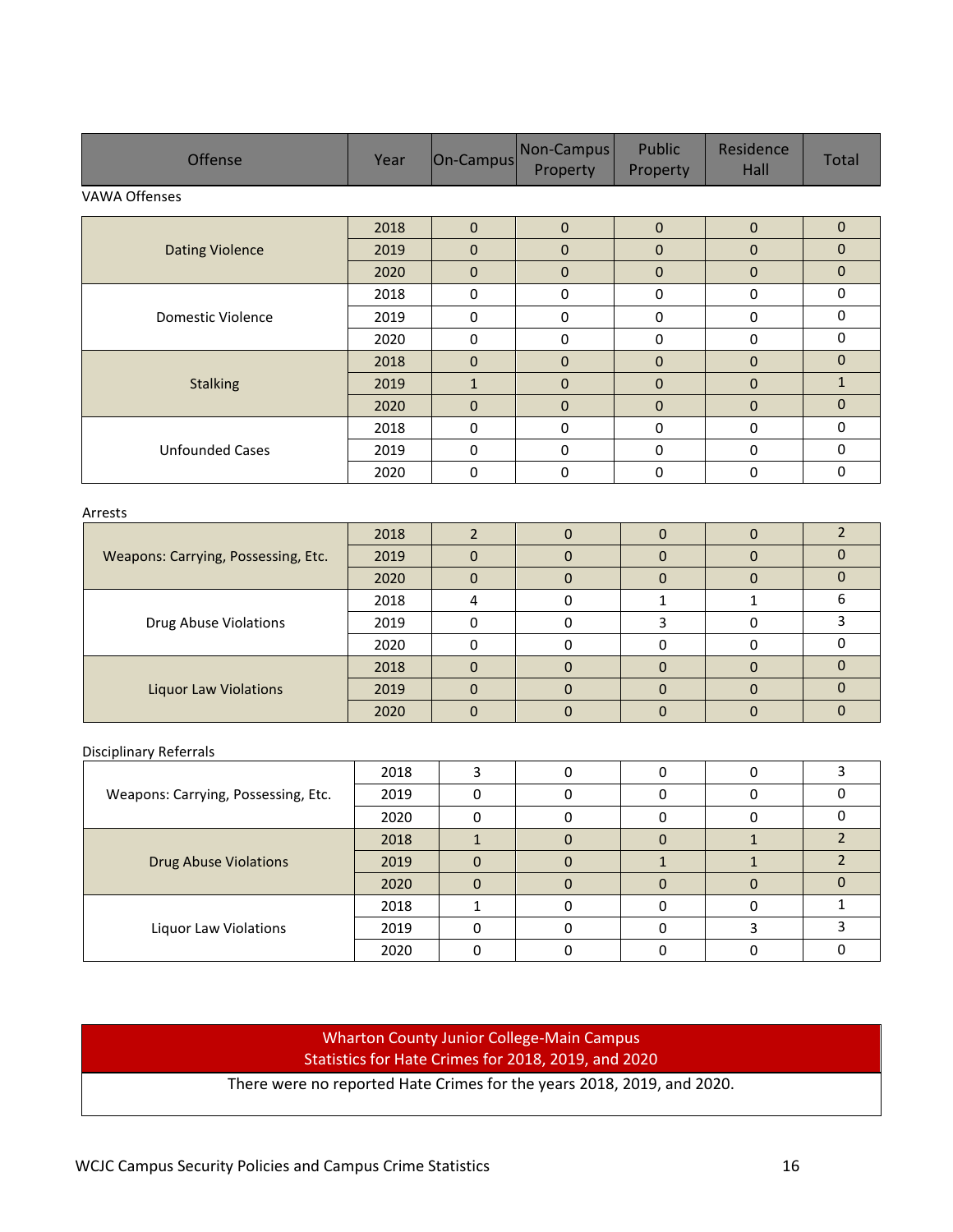### WHARTON COUNTY JUNIOR COLLEGE – RICHMOND CAMPUS

Below are the tables containing alleged crimes and/or arrests reported to College Officials or Law Enforcement Officials for the previous three years — 2018, 2019 and 2020

| <b>Wharton County Junior College-Richmond Campus</b><br>Statistics for Clery Reportable Crimes for 2018, 2019, and 2020 |      |              |                        |                    |                   |                  |  |  |
|-------------------------------------------------------------------------------------------------------------------------|------|--------------|------------------------|--------------------|-------------------|------------------|--|--|
| Offense                                                                                                                 | Year | On-Campus    | Non-Campus<br>Property | Public<br>Property | Residence<br>Hall | <b>Total</b>     |  |  |
|                                                                                                                         | 2018 | 0            | $\bf{0}$               | 0                  | 0                 | $\pmb{0}$        |  |  |
| Murder and Non-negligent Manslaughter                                                                                   | 2019 | $\mathbf 0$  | $\pmb{0}$              | $\pmb{0}$          | 0                 | $\pmb{0}$        |  |  |
|                                                                                                                         | 2020 | $\bf{0}$     | $\bf{0}$               | 0                  | 0                 | $\pmb{0}$        |  |  |
|                                                                                                                         | 2018 | $\pmb{0}$    | $\mathbf{0}$           | $\pmb{0}$          | $\overline{0}$    | $\mathbf 0$      |  |  |
| Manslaughter by Negligence                                                                                              | 2019 | $\pmb{0}$    | $\pmb{0}$              | 0                  | $\mathbf 0$       | $\pmb{0}$        |  |  |
|                                                                                                                         | 2020 | $\pmb{0}$    | $\pmb{0}$              | $\pmb{0}$          | 0                 | $\pmb{0}$        |  |  |
|                                                                                                                         | 2018 | $\pmb{0}$    | $\pmb{0}$              | $\pmb{0}$          | 0                 | $\pmb{0}$        |  |  |
| Rape                                                                                                                    | 2019 | $\mathbf 0$  | $\pmb{0}$              | $\pmb{0}$          | $\pmb{0}$         | $\pmb{0}$        |  |  |
|                                                                                                                         | 2020 | $\pmb{0}$    | $\pmb{0}$              | $\pmb{0}$          | $\pmb{0}$         | $\pmb{0}$        |  |  |
|                                                                                                                         | 2018 | $\pmb{0}$    | $\boldsymbol{0}$       | $\pmb{0}$          | $\mathbf 0$       | $\mathbf 0$      |  |  |
| Fondling                                                                                                                | 2019 | $\pmb{0}$    | $\pmb{0}$              | $\pmb{0}$          | $\pmb{0}$         | $\pmb{0}$        |  |  |
|                                                                                                                         | 2020 | $\pmb{0}$    | $\mathbf{0}$           | $\pmb{0}$          | $\overline{0}$    | $\mathbf 0$      |  |  |
|                                                                                                                         | 2018 | 0            | $\pmb{0}$              | $\pmb{0}$          | $\pmb{0}$         | $\pmb{0}$        |  |  |
| Incest                                                                                                                  | 2019 | $\pmb{0}$    | $\pmb{0}$              | $\pmb{0}$          | $\pmb{0}$         | $\pmb{0}$        |  |  |
|                                                                                                                         | 2020 | $\pmb{0}$    | $\pmb{0}$              | $\pmb{0}$          | $\pmb{0}$         | $\pmb{0}$        |  |  |
|                                                                                                                         | 2018 | 0            | 0                      | 0                  | 0                 | $\boldsymbol{0}$ |  |  |
| <b>Statutory Rape</b>                                                                                                   | 2019 | $\pmb{0}$    | $\mathbf{0}$           | $\pmb{0}$          | $\overline{0}$    | $\mathbf 0$      |  |  |
|                                                                                                                         | 2020 | $\mathbf 0$  | $\pmb{0}$              | $\pmb{0}$          | 0                 | $\mathbf 0$      |  |  |
|                                                                                                                         | 2018 | $\pmb{0}$    | $\pmb{0}$              | $\pmb{0}$          | $\pmb{0}$         | $\pmb{0}$        |  |  |
| Robbery                                                                                                                 | 2019 | $\pmb{0}$    | $\pmb{0}$              | $\pmb{0}$          | 0                 | $\pmb{0}$        |  |  |
|                                                                                                                         | 2020 | $\pmb{0}$    | $\pmb{0}$              | $\mathbf 1$        | 0                 | 1                |  |  |
|                                                                                                                         | 2018 | $\pmb{0}$    | $\pmb{0}$              | $\pmb{0}$          | 0                 | $\pmb{0}$        |  |  |
| <b>Aggravated Assault</b>                                                                                               | 2019 | $\pmb{0}$    | $\boldsymbol{0}$       | $\pmb{0}$          | $\mathbf 0$       | $\mathbf 0$      |  |  |
|                                                                                                                         | 2020 | $\mathbf 0$  | $\mathbf 0$            | $\pmb{0}$          | 0                 | 0                |  |  |
|                                                                                                                         | 2018 | $\pmb{0}$    | $\pmb{0}$              | $\pmb{0}$          | $\pmb{0}$         | $\pmb{0}$        |  |  |
| <b>Burglary</b>                                                                                                         | 2019 | 0            | $\pmb{0}$              | $\pmb{0}$          | $\pmb{0}$         | $\pmb{0}$        |  |  |
|                                                                                                                         | 2020 | $\pmb{0}$    | $\pmb{0}$              | $\pmb{0}$          | $\pmb{0}$         | $\pmb{0}$        |  |  |
|                                                                                                                         | 2018 | $\mathbf{0}$ | $\mathbf{0}$           | $\mathbf{1}$       | $\mathbf{0}$      | $\mathbf{1}$     |  |  |
| <b>Motor Vehicle Theft</b>                                                                                              | 2019 | $\pmb{0}$    | $\pmb{0}$              | $\pmb{0}$          | $\pmb{0}$         | $\mathbf{0}$     |  |  |
|                                                                                                                         | 2020 | $\mathbf 0$  | $\pmb{0}$              | $\overline{3}$     | $\mathbf{0}$      | $\overline{3}$   |  |  |
|                                                                                                                         | 2018 | 0            | $\pmb{0}$              | $\pmb{0}$          | $\boldsymbol{0}$  | 0                |  |  |
| Arson                                                                                                                   | 2019 | 0            | $\boldsymbol{0}$       | $\pmb{0}$          | $\mathbf 0$       | 0                |  |  |
|                                                                                                                         | 2020 | 0            | $\pmb{0}$              | $\mathbf 0$        | $\mathbf 0$       | 0                |  |  |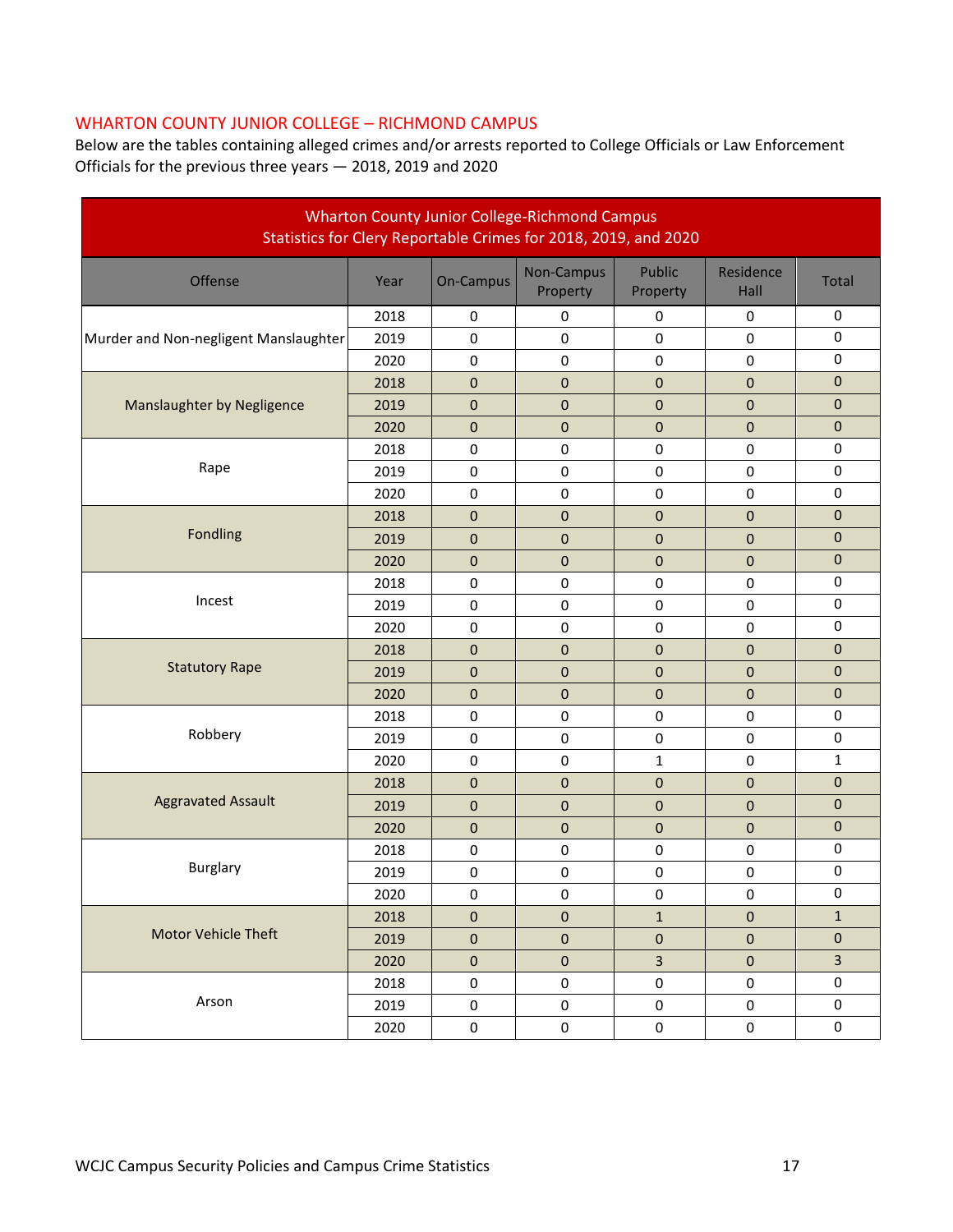| <b>Offense</b>         | Year | On-Campus    | Non-Campus<br>Property | Public<br>Property | Residence<br>Hall | Total        |
|------------------------|------|--------------|------------------------|--------------------|-------------------|--------------|
| VAWA Offenses          |      |              |                        |                    |                   |              |
|                        | 2018 | $\mathbf{0}$ | $\Omega$               | $\mathbf{0}$       | $\mathbf{0}$      | $\mathbf{0}$ |
| <b>Dating Violence</b> | 2019 | $\mathbf{0}$ | $\mathbf 0$            | $\mathbf{0}$       | $\mathbf 0$       | $\mathbf{0}$ |
|                        | 2020 | $\mathbf{0}$ | $\Omega$               | $\mathbf{0}$       | $\mathbf{0}$      | $\mathbf{0}$ |
|                        | 2018 | $\mathbf 0$  | $\Omega$               | $\mathbf 0$        | 0                 | $\Omega$     |
| Domestic Violence      | 2019 | $\mathbf 0$  | 0                      | 0                  | 0                 | 0            |
|                        | 2020 | $\Omega$     | $\Omega$               | $\mathbf 0$        | $\Omega$          | $\mathbf 0$  |
|                        | 2018 | $\mathbf{0}$ | $\Omega$               | $\mathbf{0}$       | $\mathbf{0}$      | $\mathbf{0}$ |
| <b>Stalking</b>        | 2019 | $\mathbf{0}$ | $\mathbf{0}$           | $\mathbf{0}$       | $\mathbf 0$       | $\mathbf{0}$ |
|                        | 2020 | $\mathbf{0}$ | $\Omega$               | $\mathbf{0}$       | $\mathbf{0}$      | $\mathbf{0}$ |
|                        | 2018 | $\mathbf 0$  | $\Omega$               | $\mathbf 0$        | 0                 | $\Omega$     |
| <b>Unfounded Cases</b> | 2019 | 0            | $\mathbf{0}$           | 0                  | 0                 | $\mathbf 0$  |
|                        | 2020 | $\mathbf 0$  | $\Omega$               | $\mathbf 0$        | 0                 | $\mathbf 0$  |

#### Arrests

| Weapons: Carrying, Possessing, Etc. | 2018 |  |  |  |
|-------------------------------------|------|--|--|--|
|                                     | 2019 |  |  |  |
|                                     | 2020 |  |  |  |
|                                     | 2018 |  |  |  |
| <b>Drug Abuse Violations</b>        | 2019 |  |  |  |
|                                     | 2020 |  |  |  |
|                                     | 2018 |  |  |  |
| <b>Liquor Law Violations</b>        | 2019 |  |  |  |
|                                     | 2020 |  |  |  |

#### Disciplinary Referrals

|                                     | 2018 |  |  |  |
|-------------------------------------|------|--|--|--|
| Weapons: Carrying, Possessing, Etc. | 2019 |  |  |  |
|                                     | 2020 |  |  |  |
|                                     | 2018 |  |  |  |
| <b>Drug Abuse Violations</b>        | 2019 |  |  |  |
|                                     | 2020 |  |  |  |
|                                     | 2018 |  |  |  |
| Liquor Law Violations               | 2019 |  |  |  |
|                                     | 2020 |  |  |  |

### Wharton County Junior College-Richmond Campus Statistics for Hate Crimes for 2018, 2019, and 2020

There were no reported Hate Crimes for the years 2018, 2019, and 2020.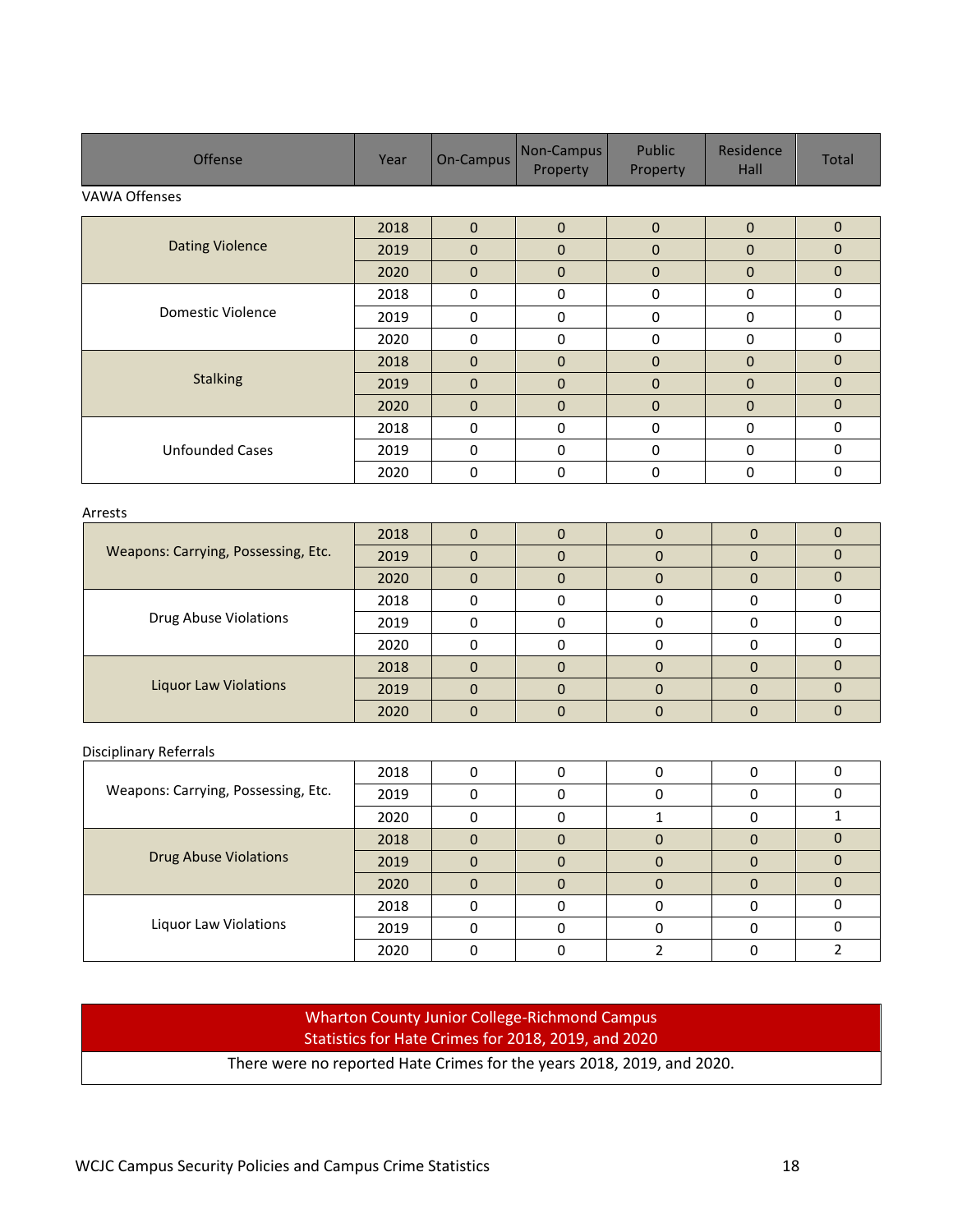### WHARTON COUNTY JUNIOR COLLEGE – SUGAR LAND UH CAMPUS

Below are the tables containing alleged crimes and/or arrests reported to College Officials or Law Enforcement Officials for the previous three years — 2018, 2019 and 2020

| Wharton County Junior College-Sugar Land UH Campus<br>Statistics for Clery Reportable Crimes for 2018, 2019, and 2020 |      |                |                        |                    |                   |                |  |  |
|-----------------------------------------------------------------------------------------------------------------------|------|----------------|------------------------|--------------------|-------------------|----------------|--|--|
| Offense                                                                                                               | Year | On-Campus      | Non-Campus<br>Property | Public<br>Property | Residence<br>Hall | Total          |  |  |
|                                                                                                                       | 2018 | $\pmb{0}$      | $\pmb{0}$              | $\mathbf 0$        | $\pmb{0}$         | $\pmb{0}$      |  |  |
| Murder and Non-negligent<br>Manslaughter                                                                              | 2019 | $\mathbf 0$    | $\mathbf 0$            | 0                  | $\mathbf 0$       | $\mathbf 0$    |  |  |
|                                                                                                                       | 2020 | $\bf{0}$       | $\mathbf 0$            | 0                  | 0                 | $\mathbf 0$    |  |  |
|                                                                                                                       | 2018 | $\mathbf{0}$   | $\mathbf 0$            | $\boldsymbol{0}$   | $\mathbf{0}$      | $\mathbf{0}$   |  |  |
| <b>Manslaughter by Negligence</b>                                                                                     | 2019 | $\mathbf 0$    | $\pmb{0}$              | $\boldsymbol{0}$   | $\mathbf 0$       | $\pmb{0}$      |  |  |
|                                                                                                                       | 2020 | $\pmb{0}$      | $\pmb{0}$              | $\pmb{0}$          | $\pmb{0}$         | $\mathbf 0$    |  |  |
|                                                                                                                       | 2018 | $\pmb{0}$      | $\mathbf 0$            | 0                  | 0                 | $\mathbf 0$    |  |  |
| Rape                                                                                                                  | 2019 | $\mathbf 0$    | $\mathbf 0$            | 0                  | 0                 | $\pmb{0}$      |  |  |
|                                                                                                                       | 2020 | $\pmb{0}$      | $\mathbf 0$            | $\pmb{0}$          | $\pmb{0}$         | $\pmb{0}$      |  |  |
|                                                                                                                       | 2018 | $\pmb{0}$      | $\pmb{0}$              | $\pmb{0}$          | $\pmb{0}$         | $\pmb{0}$      |  |  |
| Fondling                                                                                                              | 2019 | $\pmb{0}$      | $\pmb{0}$              | $\pmb{0}$          | $\pmb{0}$         | $\mathbf 0$    |  |  |
|                                                                                                                       | 2020 | $\mathbf{0}$   | $\mathbf 0$            | $\boldsymbol{0}$   | $\mathbf 0$       | $\pmb{0}$      |  |  |
|                                                                                                                       | 2018 | 0              | $\pmb{0}$              | $\pmb{0}$          | 0                 | $\pmb{0}$      |  |  |
| Incest                                                                                                                | 2019 | $\pmb{0}$      | $\mathbf 0$            | $\pmb{0}$          | $\mathbf 0$       | $\pmb{0}$      |  |  |
|                                                                                                                       | 2020 | $\pmb{0}$      | $\mathbf 0$            | $\pmb{0}$          | $\mathbf 0$       | $\mathbf 0$    |  |  |
|                                                                                                                       | 2018 | 0              | $\pmb{0}$              | 0                  | 0                 | $\mathbf{0}$   |  |  |
| <b>Statutory Rape</b>                                                                                                 | 2019 | $\mathbf{0}$   | $\mathbf 0$            | $\boldsymbol{0}$   | $\mathbf{0}$      | $\mathbf{0}$   |  |  |
|                                                                                                                       | 2020 | $\mathbf 0$    | $\pmb{0}$              | $\boldsymbol{0}$   | $\pmb{0}$         | $\pmb{0}$      |  |  |
|                                                                                                                       | 2018 | $\pmb{0}$      | $\pmb{0}$              | $\pmb{0}$          | $\pmb{0}$         | $\mathbf 0$    |  |  |
| Robbery                                                                                                               | 2019 | $\pmb{0}$      | $\pmb{0}$              | 0                  | 0                 | $\mathbf 0$    |  |  |
|                                                                                                                       | 2020 | $\pmb{0}$      | $\pmb{0}$              | $\pmb{0}$          | $\pmb{0}$         | $\pmb{0}$      |  |  |
|                                                                                                                       | 2018 | $\pmb{0}$      | $\pmb{0}$              | 0                  | $\pmb{0}$         | $\pmb{0}$      |  |  |
| <b>Aggravated Assault</b>                                                                                             | 2019 | $\mathbf{1}$   | $\pmb{0}$              | $\mathbf 0$        | $\pmb{0}$         | $1\,$          |  |  |
|                                                                                                                       | 2020 | $\mathbf 0$    | $\pmb{0}$              | 0                  | $\pmb{0}$         | $\mathbf 0$    |  |  |
|                                                                                                                       | 2018 | $\overline{2}$ | $\pmb{0}$              | $\pmb{0}$          | $\pmb{0}$         | $\overline{2}$ |  |  |
| <b>Burglary</b>                                                                                                       | 2019 | $\pmb{0}$      | $\pmb{0}$              | $\pmb{0}$          | $\pmb{0}$         | $\pmb{0}$      |  |  |
|                                                                                                                       | 2020 | $\pmb{0}$      | $\pmb{0}$              | 0                  | $\pmb{0}$         | $\mathbf 0$    |  |  |
|                                                                                                                       | 2018 | $\mathbf{0}$   | $\pmb{0}$              | 0                  | $\pmb{0}$         | $\mathbf{0}$   |  |  |
| <b>Motor Vehicle Theft</b>                                                                                            | 2019 | $\pmb{0}$      | $\pmb{0}$              | $\pmb{0}$          | $\pmb{0}$         | $\mathbf{0}$   |  |  |
|                                                                                                                       | 2020 | $\mathbf 0$    | $\mathbf 0$            | $\pmb{0}$          | $\mathbf{0}$      | $\mathbf{0}$   |  |  |
|                                                                                                                       | 2018 | 0              | $\pmb{0}$              | $\pmb{0}$          | $\boldsymbol{0}$  | $\mathbf 0$    |  |  |
| Arson                                                                                                                 | 2019 | 0              | $\pmb{0}$              | 0                  | 0                 | 0              |  |  |
|                                                                                                                       | 2020 | $\mathbf 0$    | $\mathbf 0$            | $\mathbf 0$        | $\boldsymbol{0}$  | 0              |  |  |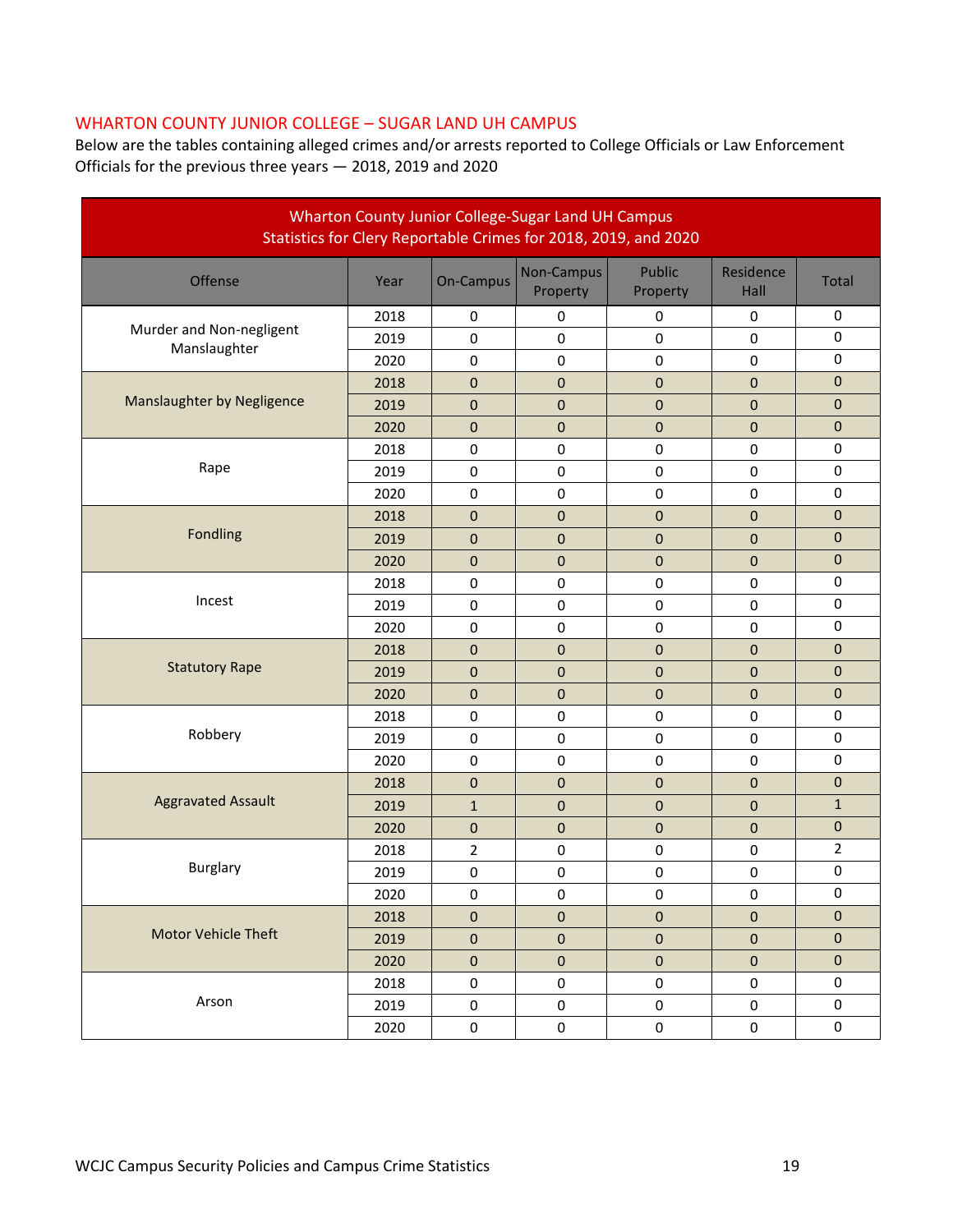| <b>Offense</b>         | Year | On-Campus      | Non-Campus<br>Property | Public<br>Property | Residence<br>Hall | <b>Total</b>   |
|------------------------|------|----------------|------------------------|--------------------|-------------------|----------------|
| VAWA Offenses          |      |                |                        |                    |                   |                |
|                        | 2018 | $\mathbf{0}$   | $\Omega$               | $\mathbf{0}$       | $\Omega$          | $\mathbf{0}$   |
| <b>Dating Violence</b> | 2019 | $\overline{0}$ | $\mathbf{0}$           | $\mathbf 0$        | $\mathbf{0}$      | $\overline{0}$ |
|                        | 2020 | $\mathbf{0}$   | $\mathbf{0}$           | $\mathbf 0$        | $\Omega$          | $\mathbf{0}$   |
|                        | 2018 | 0              | $\Omega$               | 0                  | $\Omega$          | 0              |
| Domestic Violence      | 2019 | 0              | $\Omega$               | 0                  | $\Omega$          | 0              |
|                        | 2020 | $\mathbf 0$    | $\Omega$               | $\mathbf 0$        | $\Omega$          | $\mathbf 0$    |
|                        | 2018 | $\overline{2}$ | $\mathbf{0}$           | $\mathbf{0}$       | $\Omega$          | $\overline{2}$ |
| <b>Stalking</b>        | 2019 | $\overline{2}$ | $\mathbf{0}$           | $\mathbf{0}$       | $\mathbf{0}$      | $\overline{2}$ |
|                        | 2020 | $\mathbf{0}$   | $\mathbf{0}$           | $\mathbf{0}$       | $\mathbf{0}$      | $\mathbf{0}$   |
|                        | 2018 | $\mathbf 0$    | $\mathbf 0$            | 0                  | $\Omega$          | $\Omega$       |
| <b>Unfounded Cases</b> | 2019 | 0              | $\mathbf 0$            | 0                  | $\Omega$          | $\mathbf 0$    |
|                        | 2020 | 0              | $\Omega$               | 0                  | $\Omega$          | 0              |

#### Arrests

| Weapons: Carrying, Possessing, Etc. | 2018 |   |  |  |
|-------------------------------------|------|---|--|--|
|                                     | 2019 | O |  |  |
|                                     | 2020 | 0 |  |  |
|                                     | 2018 | 0 |  |  |
| Drug Abuse Violations               | 2019 |   |  |  |
|                                     | 2020 |   |  |  |
|                                     | 2018 | O |  |  |
| <b>Liquor Law Violations</b>        | 2019 |   |  |  |
|                                     | 2020 |   |  |  |

#### Disciplinary Referrals

|                                     | 2018 |   |  |  |
|-------------------------------------|------|---|--|--|
| Weapons: Carrying, Possessing, Etc. | 2019 |   |  |  |
|                                     | 2020 |   |  |  |
| <b>Drug Abuse Violations</b>        | 2018 |   |  |  |
|                                     | 2019 | 0 |  |  |
|                                     | 2020 |   |  |  |
| Liquor Law Violations               | 2018 |   |  |  |
|                                     | 2019 |   |  |  |
|                                     | 2020 |   |  |  |

### Wharton County Junior College-Sugar Land UH Campus Statistics for Hate Crimes for 2018, 2019, and 2020

There were no reported Hate Crimes for the years 2018, 2019, and 2020.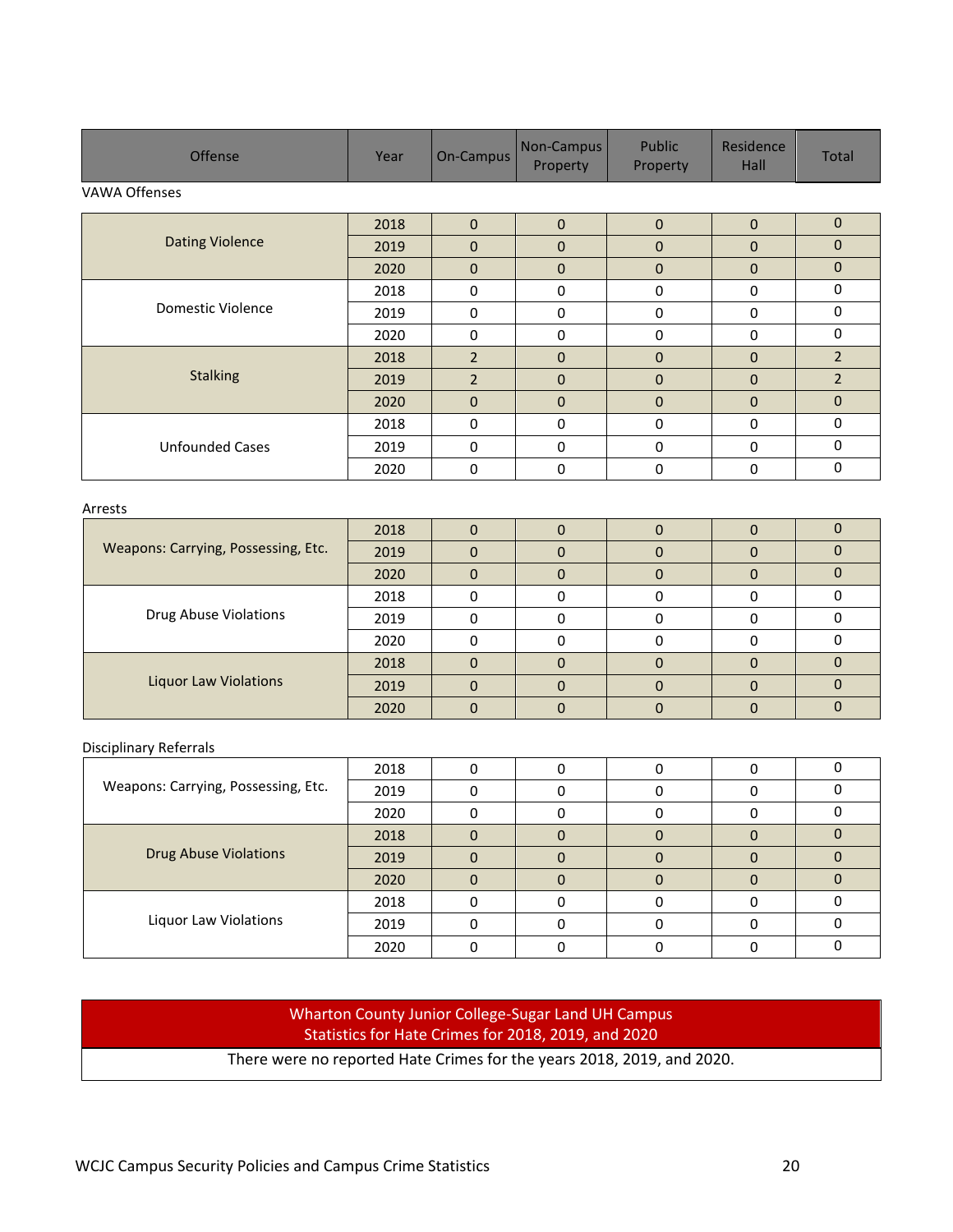### WHARTON COUNTY JUNIOR COLLEGE – BAY CITY CAMPUS

Below are the tables containing alleged crimes and/or arrests reported to College Officials or Law Enforcement Officials for the previous three years — 2018, 2019 and 2020

| <b>Wharton County Junior College-Bay City Campus</b><br>Statistics for Clery Reportable Crimes for 2018, 2019, and 2020 |      |                  |                        |                    |                   |                  |  |
|-------------------------------------------------------------------------------------------------------------------------|------|------------------|------------------------|--------------------|-------------------|------------------|--|
| Offense                                                                                                                 | Year | On-Campus        | Non-Campus<br>Property | Public<br>Property | Residence<br>Hall | <b>Total</b>     |  |
|                                                                                                                         | 2018 | $\pmb{0}$        | 0                      | $\pmb{0}$          | $\pmb{0}$         | $\pmb{0}$        |  |
| Murder and Non-negligent<br>Manslaughter                                                                                | 2019 | $\mathbf 0$      | $\mathbf 0$            | $\mathbf 0$        | $\mathbf 0$       | $\pmb{0}$        |  |
|                                                                                                                         | 2020 | 0                | $\pmb{0}$              | $\pmb{0}$          | 0                 | 0                |  |
|                                                                                                                         | 2018 | $\boldsymbol{0}$ | $\mathbf{0}$           | $\boldsymbol{0}$   | $\mathbf 0$       | 0                |  |
| Manslaughter by Negligence                                                                                              | 2019 | $\boldsymbol{0}$ | $\pmb{0}$              | $\mathbf 0$        | 0                 | 0                |  |
|                                                                                                                         | 2020 | $\mathbf 0$      | $\pmb{0}$              | $\boldsymbol{0}$   | $\pmb{0}$         | 0                |  |
|                                                                                                                         | 2018 | 0                | $\pmb{0}$              | $\pmb{0}$          | $\mathbf 0$       | 0                |  |
| Rape                                                                                                                    | 2019 | 0                | 0                      | $\bf{0}$           | 0                 | 0                |  |
|                                                                                                                         | 2020 | 0                | 0                      | $\mathbf 0$        | $\mathbf 0$       | $\pmb{0}$        |  |
|                                                                                                                         | 2018 | 0                | $\pmb{0}$              | $\boldsymbol{0}$   | 0                 | $\boldsymbol{0}$ |  |
| Fondling                                                                                                                | 2019 | $\boldsymbol{0}$ | $\pmb{0}$              | $\pmb{0}$          | 0                 | 0                |  |
|                                                                                                                         | 2020 | $\boldsymbol{0}$ | $\pmb{0}$              | $\boldsymbol{0}$   | $\mathbf 0$       | 0                |  |
|                                                                                                                         | 2018 | 0                | 0                      | $\mathbf 0$        | $\mathbf 0$       | $\pmb{0}$        |  |
| Incest                                                                                                                  | 2019 | 0                | 0                      | $\bf{0}$           | $\pmb{0}$         | 0                |  |
|                                                                                                                         | 2020 | $\pmb{0}$        | $\pmb{0}$              | $\pmb{0}$          | $\pmb{0}$         | $\pmb{0}$        |  |
|                                                                                                                         | 2018 | 0                | $\pmb{0}$              | $\pmb{0}$          | $\mathbf{0}$      | 0                |  |
| <b>Statutory Rape</b>                                                                                                   | 2019 | $\boldsymbol{0}$ | $\mathbf{0}$           | $\overline{0}$     | $\overline{0}$    | 0                |  |
|                                                                                                                         | 2020 | $\boldsymbol{0}$ | $\pmb{0}$              | $\boldsymbol{0}$   | 0                 | 0                |  |
|                                                                                                                         | 2018 | 0                | $\pmb{0}$              | $\pmb{0}$          | $\pmb{0}$         | $\pmb{0}$        |  |
| Robbery                                                                                                                 | 2019 | 0                | 0                      | $\pmb{0}$          | $\pmb{0}$         | 0                |  |
|                                                                                                                         | 2020 | 0                | $\pmb{0}$              | $\pmb{0}$          | $\pmb{0}$         | 0                |  |
|                                                                                                                         | 2018 | $\overline{0}$   | $\mathbf{0}$           | $\overline{0}$     | $\mathbf{0}$      | 0                |  |
| <b>Aggravated Assault</b>                                                                                               | 2019 | 0                | $\pmb{0}$              | 0                  | 0                 | 0                |  |
|                                                                                                                         | 2020 | $\boldsymbol{0}$ | $\pmb{0}$              | $\boldsymbol{0}$   | $\pmb{0}$         | 0                |  |
|                                                                                                                         | 2018 | 0                | 0                      | 0                  | $\pmb{0}$         | $\mathbf 0$      |  |
| <b>Burglary</b>                                                                                                         | 2019 | 0                | 0                      | $\pmb{0}$          | $\pmb{0}$         | 0                |  |
|                                                                                                                         | 2020 | 0                | 0                      | 0                  | 0                 | 0                |  |
|                                                                                                                         | 2018 | $\pmb{0}$        | $\mathbf 0$            | $\mathbf{0}$       | $\pmb{0}$         | $\mathbf{0}$     |  |
| <b>Motor Vehicle Theft</b>                                                                                              | 2019 | $\pmb{0}$        | $\pmb{0}$              | $\mathbf 0$        | $\pmb{0}$         | $\mathbf{0}$     |  |
|                                                                                                                         | 2020 | $\pmb{0}$        | $\pmb{0}$              | $\mathbf 0$        | $\pmb{0}$         | $\mathbf{0}$     |  |
|                                                                                                                         | 2018 | 0                | $\pmb{0}$              | $\mathbf 0$        | $\boldsymbol{0}$  | 0                |  |
| Arson                                                                                                                   | 2019 | 0                | $\mathbf 0$            | $\mathbf 0$        | $\mathbf 0$       | $\mathbf 0$      |  |
|                                                                                                                         | 2020 | $\pmb{0}$        | $\pmb{0}$              | $\mathbf 0$        | $\boldsymbol{0}$  | 0                |  |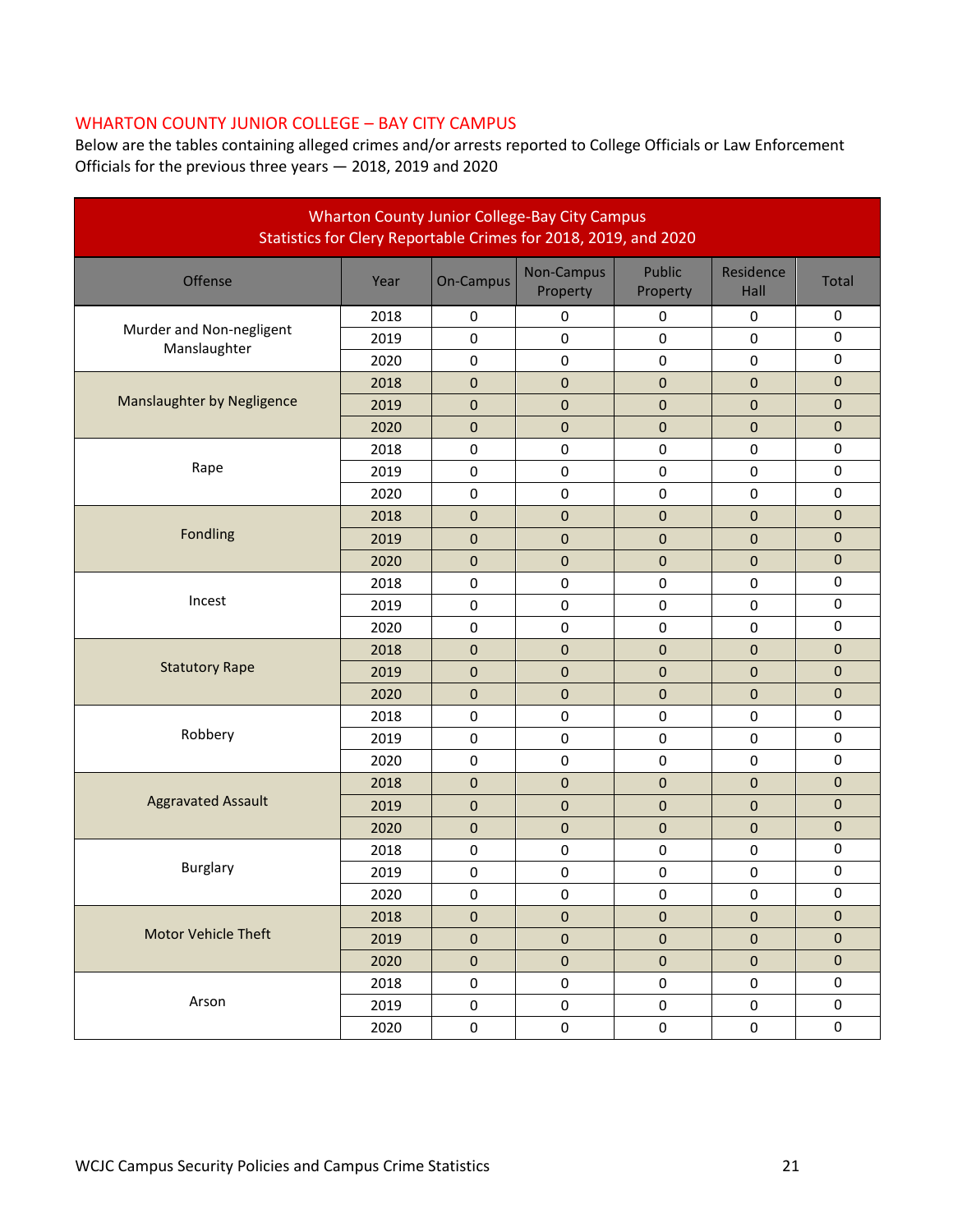| Offense                | Year | On-Campus    | Non-Campus<br>Property | Public<br>Property | Residence<br><b>Hall</b> | Total        |  |  |  |
|------------------------|------|--------------|------------------------|--------------------|--------------------------|--------------|--|--|--|
| VAWA Offenses          |      |              |                        |                    |                          |              |  |  |  |
|                        | 2018 | $\mathbf{0}$ | $\mathbf{0}$           | $\mathbf{0}$       | $\mathbf{0}$             | $\mathbf{0}$ |  |  |  |
| <b>Dating Violence</b> | 2019 | $\mathbf{0}$ | $\mathbf{0}$           | $\mathbf{0}$       | $\mathbf{0}$             | $\mathbf{0}$ |  |  |  |
|                        | 2020 | $\mathbf{0}$ | $\mathbf{0}$           | $\pmb{0}$          | $\mathbf{0}$             | $\mathbf{0}$ |  |  |  |
|                        | 2018 | 0            | 0                      | 0                  | 0                        | $\mathbf 0$  |  |  |  |
| Domestic Violence      | 2019 | $\mathbf 0$  | $\mathbf 0$            | 0                  | $\mathbf 0$              | $\mathbf 0$  |  |  |  |
|                        | 2020 | $\mathbf 0$  | $\mathbf 0$            | 0                  | 0                        | $\mathbf 0$  |  |  |  |
|                        | 2018 | $\mathbf{0}$ | $\mathbf{0}$           | $\mathbf{0}$       | $\mathbf{0}$             | $\mathbf{0}$ |  |  |  |
| <b>Stalking</b>        | 2019 | $\mathbf{0}$ | $\mathbf{0}$           | $\mathbf{0}$       | $\mathbf{0}$             | $\mathbf{0}$ |  |  |  |
|                        | 2020 | $\mathbf{0}$ | $\mathbf{0}$           | $\mathbf{0}$       | $\mathbf{0}$             | $\mathbf{0}$ |  |  |  |
|                        | 2018 | $\mathbf 0$  | $\mathbf 0$            | 0                  | $\mathbf 0$              | $\mathbf 0$  |  |  |  |
| <b>Unfounded Cases</b> | 2019 | $\mathbf 0$  | $\mathbf 0$            | $\mathbf 0$        | $\mathbf 0$              | $\mathbf 0$  |  |  |  |
|                        | 2020 | 0            | 0                      | 0                  | 0                        | 0            |  |  |  |
| Arrests                |      |              |                        |                    |                          |              |  |  |  |

| Weapons: Carrying, Possessing, Etc. | 2018 |   |  |   |  |
|-------------------------------------|------|---|--|---|--|
|                                     | 2019 | 0 |  |   |  |
|                                     | 2020 | 0 |  | 0 |  |
| Drug Abuse Violations               | 2018 |   |  |   |  |
|                                     | 2019 |   |  |   |  |
|                                     | 2020 |   |  |   |  |
| <b>Liquor Law Violations</b>        | 2018 |   |  |   |  |
|                                     | 2019 |   |  |   |  |
|                                     | 2020 |   |  |   |  |

#### Disciplinary Referrals

| Weapons: Carrying, Possessing, Etc. | 2018 | 0 |  |          |  |
|-------------------------------------|------|---|--|----------|--|
|                                     | 2019 |   |  |          |  |
|                                     | 2020 |   |  |          |  |
| <b>Drug Abuse Violations</b>        | 2018 | 0 |  |          |  |
|                                     | 2019 | 0 |  | $\Omega$ |  |
|                                     | 2020 |   |  |          |  |
| Liquor Law Violations               | 2018 |   |  |          |  |
|                                     | 2019 |   |  |          |  |
|                                     | 2020 |   |  |          |  |

### Wharton County Junior College-Bay City Campus Statistics for Hate Crimes for 2018, 2019, and 2020

There were no reported Hate Crimes for the years 2018, 2019, and 2020.